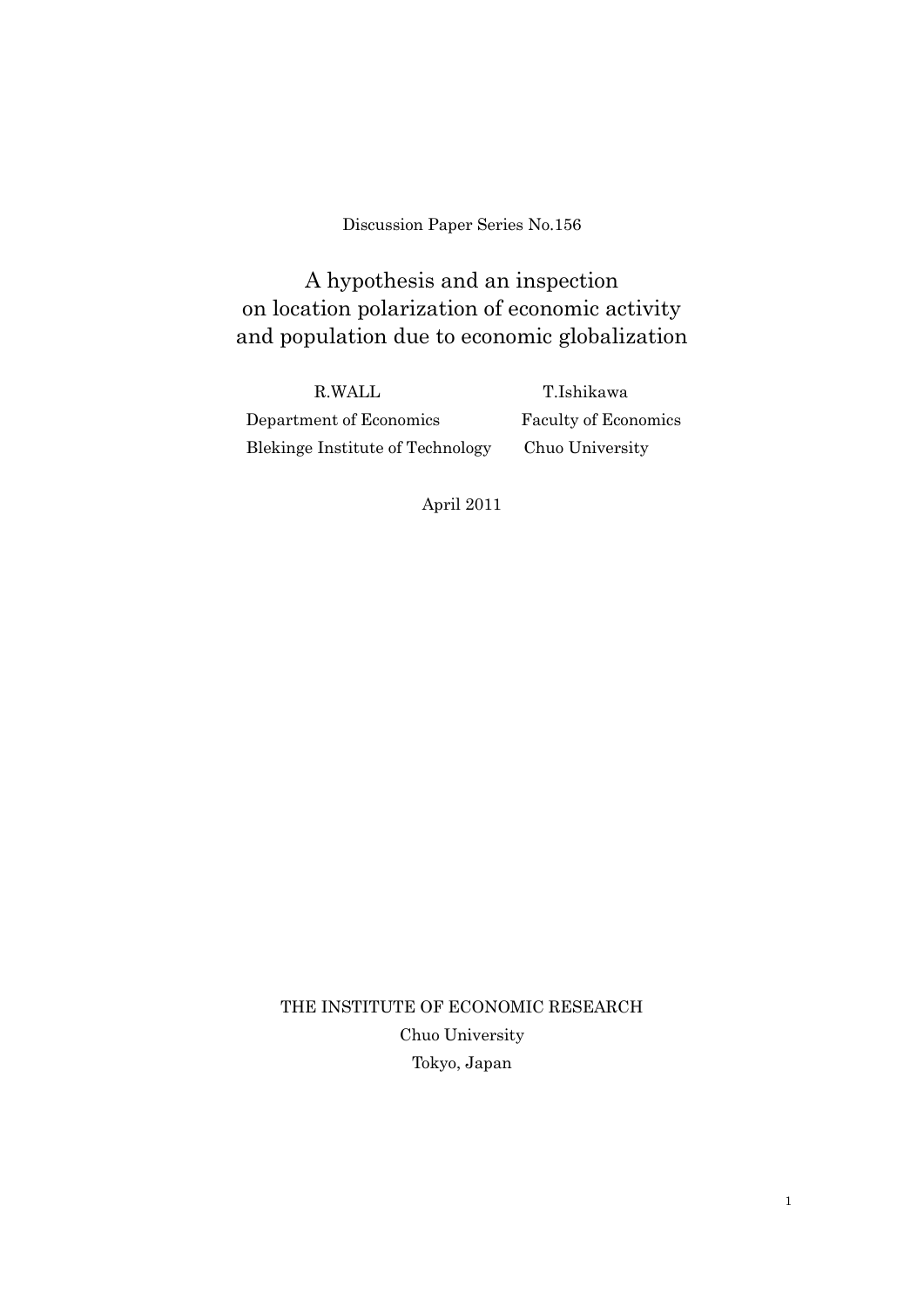**A hypothesis and an inspection on location polarization of economic activity and population due to economic globalization** 

| <b>R.WALL</b>                           | T. Ishikawa                       |
|-----------------------------------------|-----------------------------------|
| Department of Economics                 | <b>Faculty of Economics</b>       |
| <b>Blekinge Institute of Technology</b> | Chuo University                   |
| 371 79 Karlskrona                       | Hachioji Tokyo 192-0393           |
| Sweden                                  | Japan                             |
| e-mail: rickard.wall@bth.se             | e-mail: ishiy@tamacc.chuo-u.ac.jp |

#### **Abstract**

In response to the globalization manufacturing firms fragment their production processes into small blocs. The fragmented blocs are shifted to sites suitable to their characteristics in processing. Location changes of the factories and management facilities which govern the spatially separated factories alter not only economic composition of a city but also spatial organization in urban system. This paper, first, proposes a theoretical hypothesis which sheds light on the location mechanism of the globalization in altering urban systems. This hypothesis explains from the perspective of the location theory that a few major cities of which economic activities is adequately diversified attract more and more workers and consumers; some middle-sized cities from which the fragmented processes and relatively large retail stores outflow decrease in volume of economic activity and population; and many small cities entering the fragmented processes are characterized by a single industry. The globalization changes the location patterns of economic activities in regions so that it generates many urban systems that are composed of a large and diversified city and many small and simplified cities. Secondly, the present paper tests the hypothesis described above by analyzing the distributions of the employees of manufacturing, retail, finance sectors, and population of all cities in Japan and Sweden. It is shown in the inspection that the medium scale cities lose their vitality in the production and retail activities; due to the decay of these cities, location distributions of production and retail activities are divided into a large city and many small cities. It is also elucidated in this analysis that the distribution of production activity in the urban systems in existing industrial area has a tendency to be relatively leveled, while the distribution in the urban systems in rural area is relatively converged toward a large city. The results obtained in the inspection are not inconsistent with the essence of the theoretical hypothesis.

**Key words**: Globalization, Fragmentation, Market area, Urban system, Spatial organization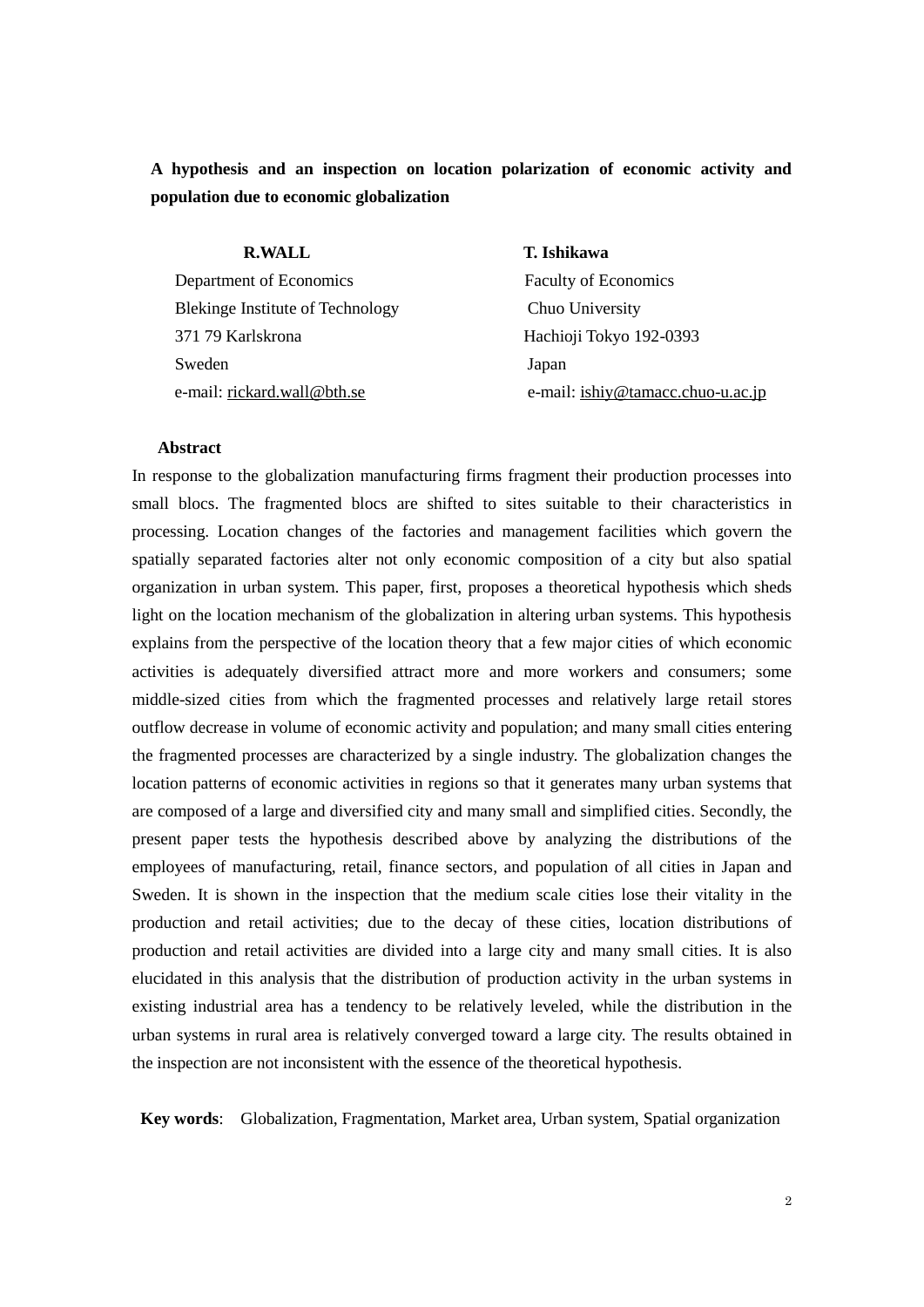## I**Introduction**

 $\overline{a}$ 

Deregulation, tariff reductions and declining transport costs have been promoting integration of many local markets to establish a large spatial market. The unified market covers almost the entire continent so that the term of globalization has becomes a common word. Naturally, the globalization influences the economic composition of individual cities but also spatial organization of urban systems in many countries: It induces a harsher price competition among manufacturing firms and raises in turn a cost competition between strong manufacturing firms survived the competition. To correspond with the cost competition these firms fragment their production processes into small blocs to reduce total production costs. These fragmented production blocs are shifted from the existing industrial places to other sites suitable to their production nature. Meanwhile, these fragmented processes are governed by the supervising function in order for them to successfully operate in the firm's production streams. This function involves various kinds of the supporting facilities which are concerned with the information, logistics, and finance activity. These management and supporting facilities concentrate at a few large cities in order to employ various kinds of labors.

Similarly, the retailing firms also arrange the locations of the sales facilities in response to a new emerging sales environment and changing taste of consumers which have been accelerated by the globalization. Many Large and medium scale retailing firms in major cities have trend to expand the selling area in order to cope with consumers who attach importance to variety of goods. Some of medium scale stores in the middle-sized cities are likely to reduce their goods assortment to deal with more daily commodities than high-grade goods since these cities cannot attract adequate potential consumers from surrounding area. While small retailing firms in small cities keep their operations by providing daily goods in small market area in regions.

These location changes in both the manufacturing and retailing sector contribute to alter the spatial economic structure in urban system: A few major cities which become larger and more diversified in the economic organization: Some middle-sized cities from which production processes and relatively large retail stores outflow decline the volume and vitality in both production and retail sector. Many small cities dealing with daily commodities do keep status quo, and small cities entering production processes are characterized by a single industry. The spatial economic structure of in the urban system<sup>1</sup> is greatly changed by the globalization.

On the one hand, the globalization contributes to alleviate economic disparity among workers and cities by widely diffusing production processes across regions. Many of the cities entering production processes have an opportunity to vitalize their economic activity. On the other hand,

 $1$  The importance of the urban system in regional economy is pointed out many scholars, for example, see Capello (2007).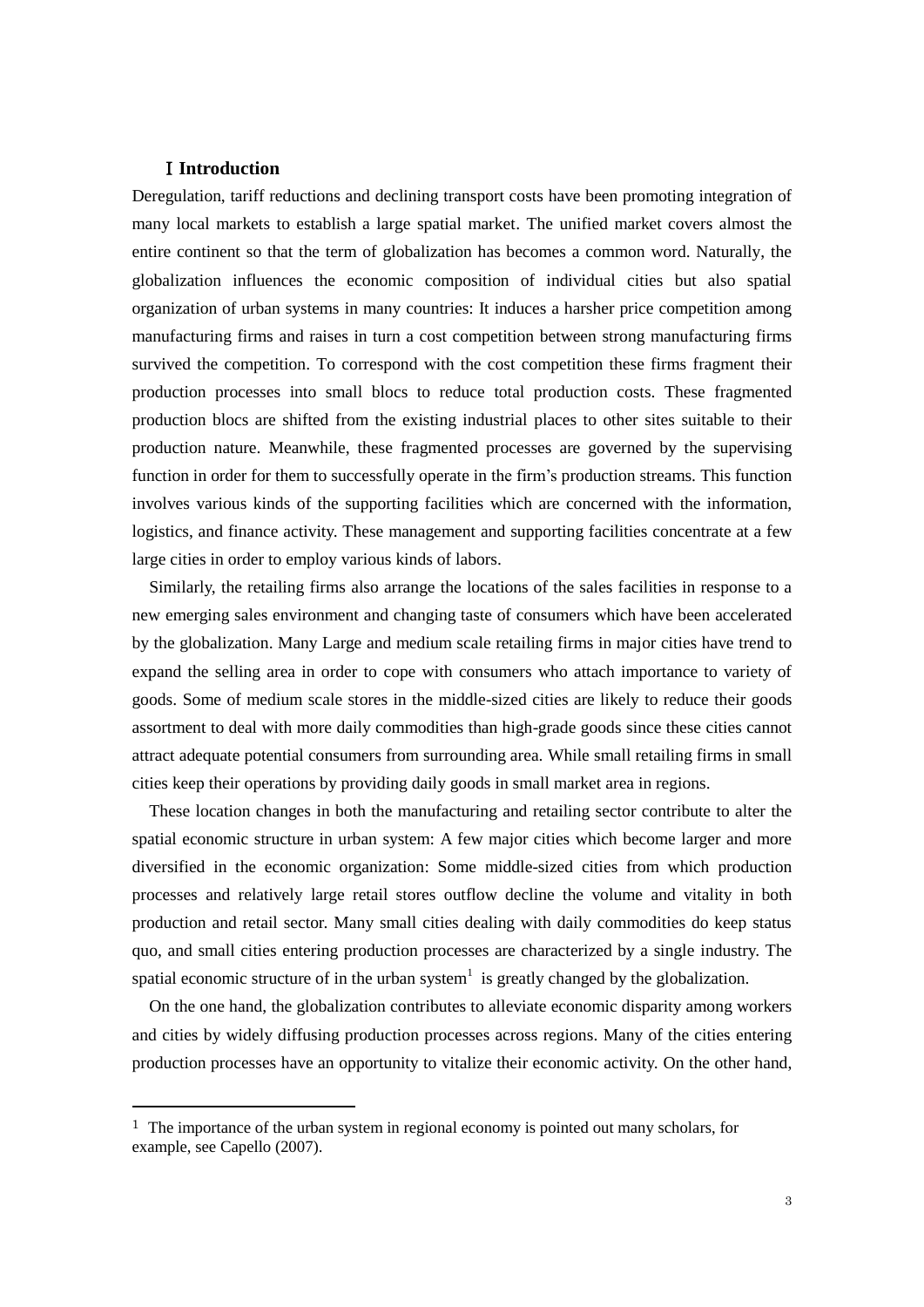it widens the disparity among workers and cities because the kind of employment is polarized into two groups, simple and complicated, and wage rates largely relay on the group; in addition, location of the two kinds of employment is determined by the cities' economic characteristics. The globalization makes the spatial economic organization in regions complex and often creates a cause of social problems. It is thus the first step for the improving the regional society to know the mechanism in which the globalization changes the spatial economic structure in the urban systems.

The paper is organized as follows. Section II explains the location sifts of factories and the retail stores in response to the globalization, and it proposes a hypothesis that elucidates the mechanism in which the distribution of economic activities in region is divided into a large city and many small cities. In Section III the attempts to verify the hypothesis are conducted by the empirical analysis of cities in Japan and Sweden. These attempts reach the evaluation that the results obtained from the inspection are not inconsistent with the essential contents of the hypothesis. Section IV summarizes discussion.

# **II A hypothesis of location distribution of economic activities and population 1 Distribution of production activity in urban system**

## **1-1 Location change of production processes due to globalization**

If the economic barriers separating a local market from other markets are taken down, manufacturing firms have a chance to sell their goods to other local markets, while the firms are exposed to the risk that similar goods produced by the outside are sold in their own markets. Demolition of the barriers induces a mega-competition among the firms in the large market. This competition expels frail firms from the market, and then, it raises a new harsh competition between the survived firms. Under this competition the price of goods plays a crucial role, the manufacturing firms lay a stress on the strategies to reduce the total production costs in order to cope with the price competition. A primary the strategy is to subdivide the production process into several small blocs. Because this subdivision simplifies the operation of each production bloc, it is easy to enjoy economies of scale in the production by introducing machineries. And the subdivision facilitates usage of a number of unskilled labors with low wage rates in the production process. The manufacturing firms, therefore, fragment the production processes to achieve the lower total production costs.

Furthermore, since each fragmented production process becomes small and simple, they are easily moved in the long distance. The manufacturing firms can shift many of processes from the existing site to other location places with low-wage labor or low land rent. As a result, many fragmented production processes are scattered across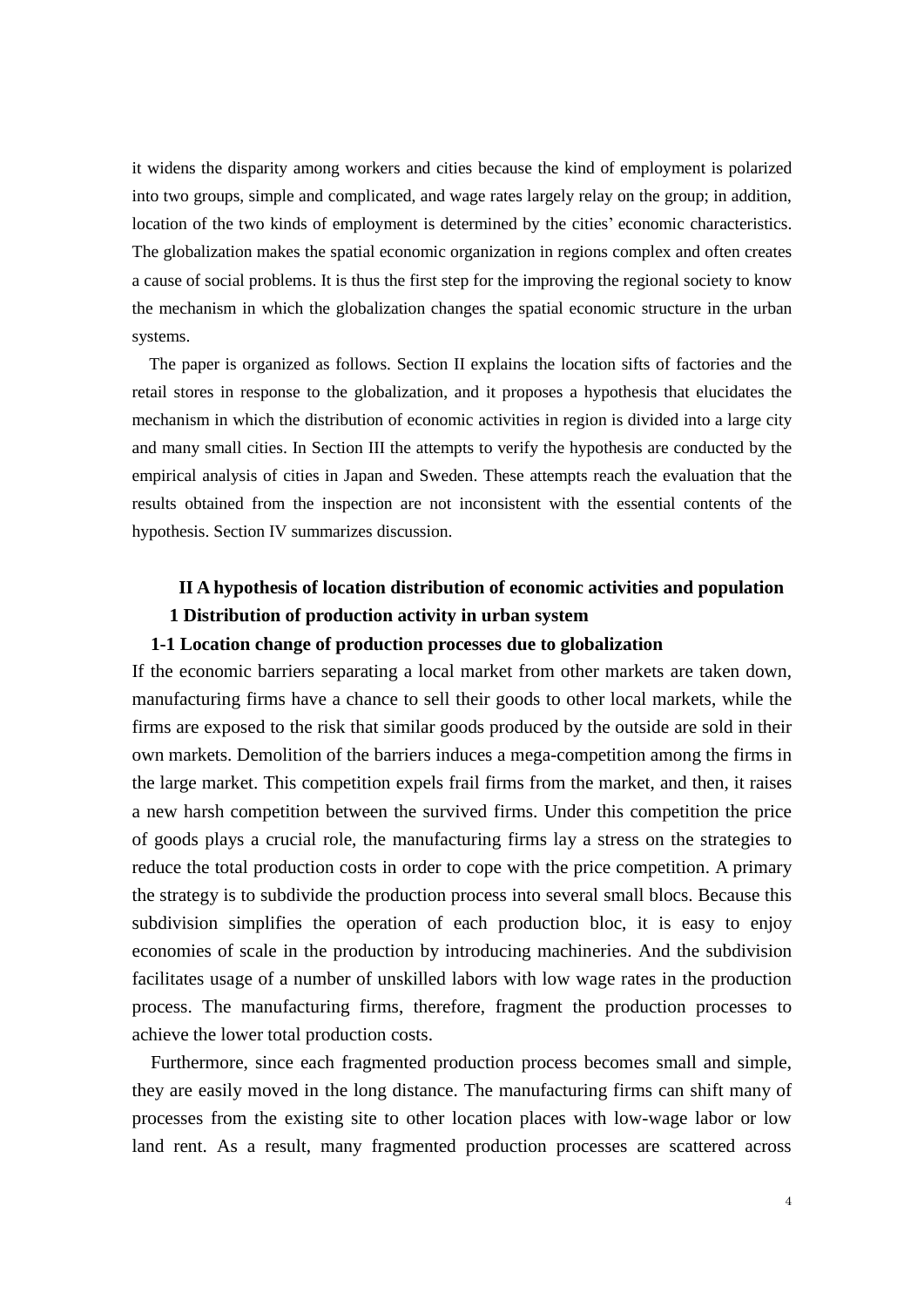regions and countries. It implies that the globalization changes the existing location patterns of the factories by the subdivision of the production processes.

Meanwhile, the fragmented processes spread over regions and countries must be linked by the supervising and management functions. These functions are managed by many high-skilled workers able to use advanced knowledge and familiar with the contents of the entire production processes. These supervising and managements' facilities are located at a few large cities in the existing industrial area. The supervising function needs various kinds of supporting businesses which employ many kinds of experts with high-wage rates. They also are concentrated in the same large cities.

Since various kinds of workers are concentrated at a large city, the large city becomes not only a larger labor market but also a larger consumer-goods market. Hence, the large cities attract many diverse and market-oriented industries so that these are likely to be larger and more diverse city.

### **1-2 Change of spatial production structure in urban system**

Traditionally, the manufacturing firms located their production processes in large and medium scale cities in the existing industrial area where the processes could enjoy a variety of scale economies. By the progressing globalization some fragmented production processes move out of the large and medium scale cities to small cities and /or to cities in rural areas. Corresponding to this location change, urban systems are altered: Although large cities lose some fragmented production processes, as explained above, it can maintain or increase in its economic volume and diversity since it attracts the supervising functions and the market-oriented industries. Meanwhile, the medium scale cities lose some fragmented production processes to other areas and reduce the production activity if these cities do not have any attractiveness specific to them. Small cities in which the fragmented processes flow have an opportunity to vitalize their economy, and their industrial structure is characterized by almost a single industry. It is thus said that the globalization reduces the level of the production activities in medium scale cities so that a few large cities and many small cities become to play a more important role in supporting the production activity in the urban systems.

#### **2 Distribution of retail activity in urban system**

#### **2-1 Location change of retail firms due to globalization**

In order to examine the effects of the globalization on the urban system from the viewpoint of the retailers' location, it is useful to classify the retailing firms into three groups according to the selling style and goods dealt with in store. Based on this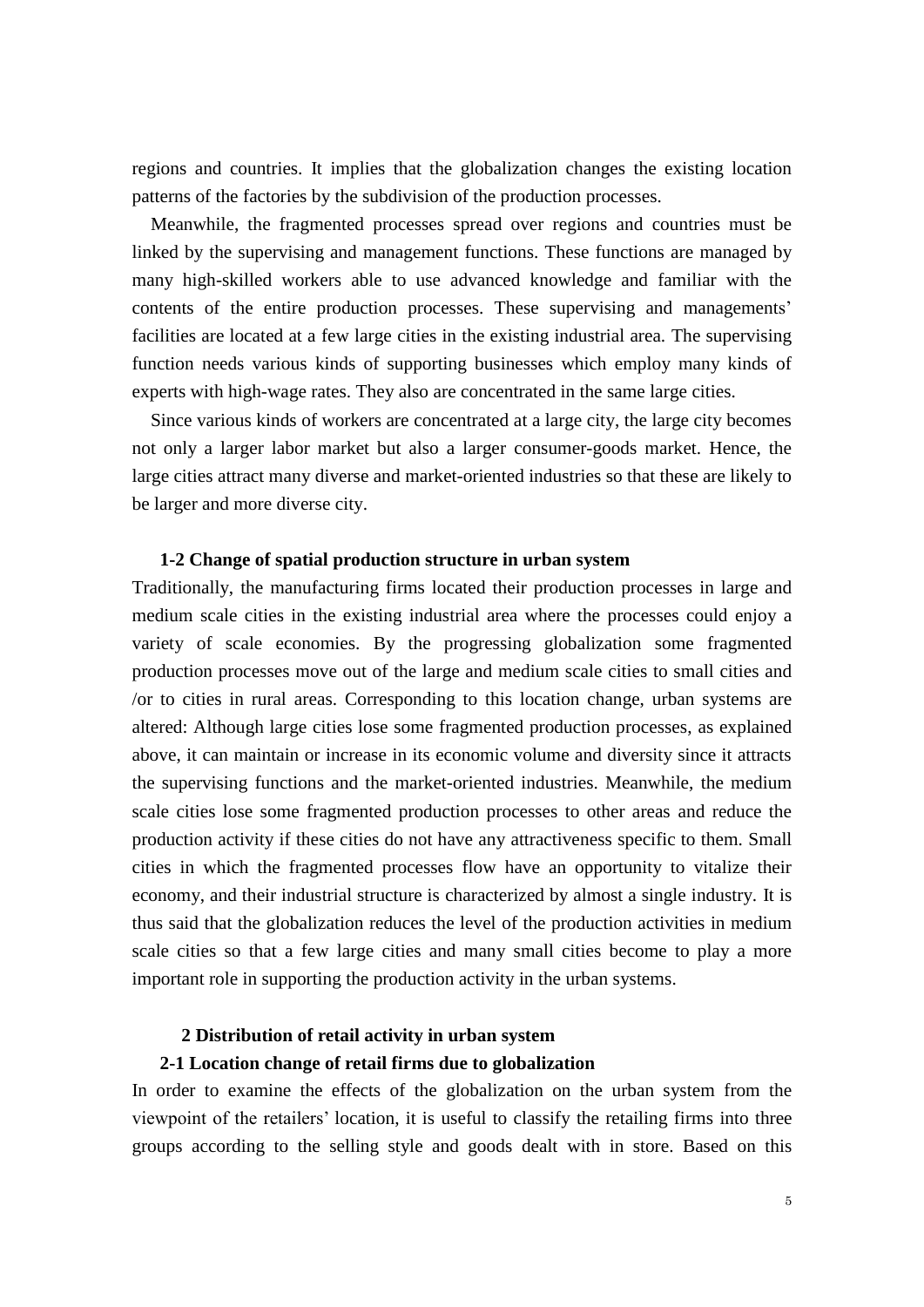criterion, the retailing firms can be classified into the convenience store, the supermarket store, and the medium scale department store. Each kind of store is characterized as follows. Convenience stores usually sell low-price goods, and these stores are primarily visited by consumers for convenience. Supermarket stores are available to consumers for the purpose of purchasing daily necessities where the criterion of purchases is the price as well as customary preferences. Middle-sized department stores attach importance to supplying full good assortments to consumers who focus on the preference, quality and design of goods rather than the price level.

Now, the globalization makes it easy to move goods in the long distance so that much more diversified goods can be supplied to consumers. Naturally, consumers have a trend to purchase more variety of goods. This trend affects the retail firms' inventory strategy. Especially, the medium scale department stores make efforts to increase in the level of verity of goods as much as possible. And the trend which consumers prefer to variety of goods leads consumers to a large city where consumers enjoy more variety of goods in their shopping. The medium scale department stores in large cities easily expand their selling area in order to cope with the consumers' taste, while some of the medium scale stores in the middle-sized cities face the risk to reduce their retail functions to deal with daily commodities like supermarket stores. Because the middle-sized cities cannot absorb potential consumers which are needed to sustain the department store. Many convenience stores continue to operate retailing activity by providing consumers with daily goods<sup>2</sup>. The globalization alters location pattern of retailing firms as well as that of manufacturing firms.

It is, therefore, said that the globalization reduces the retail activity level in medium scale cities so that a few large cities and many small cities become to play a more important role in supporting the retail activity in the urban systems.

# **2-2 Location change of the retail firms due to expanding market area**

Because the decay of the retail sector in the middle-sized cities plays crucially important role to change the spatial economic structure in the urban systems. It is surely worth to inquire the mechanism in which the retail firms in these cities reduce their activity level. In this context, the analysis of the effect of reducing transport costs on the market area size of the retail firms may contribute to understand the mechanism. This subsection thus analyzes the change of the equilibrium market area of the retailers by the reduction of transport costs, and it shows that the expansion of the market area of the medium

 $\overline{a}$ 

<sup>2</sup> If consumer density in a market area falls, some stores in small cities also disappear since they cannot maintain the necessary market size.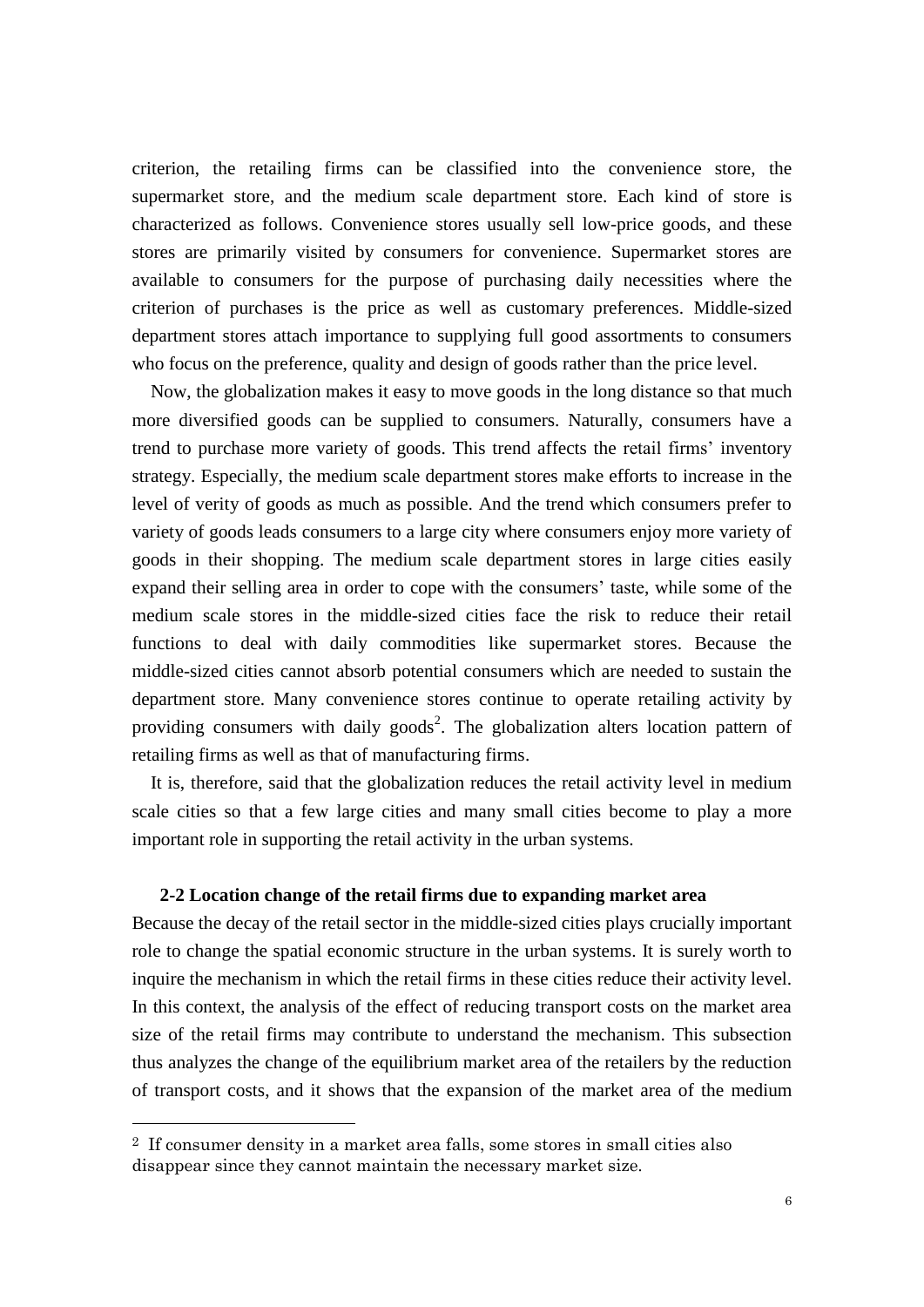scale department stores is a cause to decline the retail activity of the middle-sized cities.

## **2-2-1 Framework of analysis of the market area size**

A market area size of a retail firm under spatial monopolistic competition is firstly examined, and then, the examination will be expanded to cover three kinds of the retailers, convenience store, supermarket store, and medium sized department store.

The analysis of the retailers' markets is implemented under following assumptions.  $(I)$  Consumers live evenly in area with density D. They have liner demand function:

$$
q=a-p_r-tu \qquad (1)
$$

where *q* is quantity demanded, *a* is the maximum reservation price.  $p_r$  is price of goods. *t* is the transportation cost per mile, *u* is distance from a consumer to a retailer.

(II)All consumers should be supplied with goods and the profits of the retailers should be equal. The retailers must have the same market area: Hexagonal market area is assumed. Under the assumptions of (I) and (II), quantity sold by a retailer in a market is expressed DQr, and Qr is derived by equation (2),

$$
Qr=12\int_0^{\pi/6} \int_0^{U/cos\theta^*} (a-p_r-tu)u du d\theta
$$
 (2)

where U is the radius of the inscribed circle of market in question.

(III) Retailer's cost function is given by equation  $(4)$ ,

$$
C = k DQr + Fr. \tag{3}
$$

where C is total cost,  $k$  and  $F_r$  are marginal cost and fixed cost, respectively. Profit of a retailer  $Y_r$ , therefore, is given by equation (4),

$$
Y_r = (p_r - k) DQr - Fr.
$$
 (4)

(IV) Retailer sets price to maximize its profit. The price is obtained by equation (5),

$$
\frac{\partial Y_r}{\partial p_r} = (p_r - k)(d Qr / d p_r + \frac{\partial Qr}{\partial U} \cdot dU/d p_r) + Qr = 0
$$
\n<sup>(5)</sup>

(V) Since market is under free-entry, new retailer enters the market until the retailer's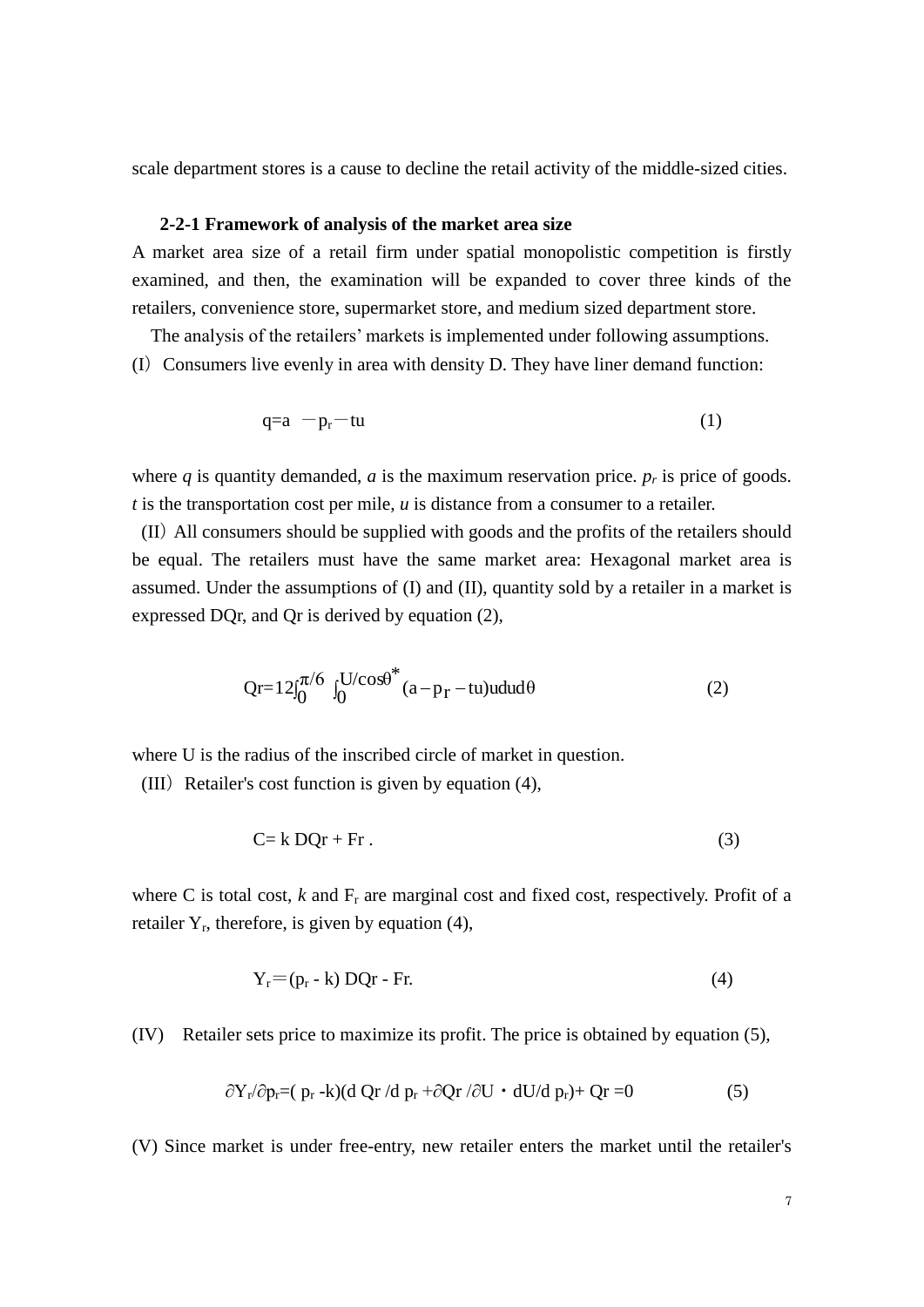profit becomes zero. Thus equation (6) should be satisfied in free-entry equilibrium,

$$
Y_r = (p_r - k) Qr - Fr / D = 0 \tag{6}
$$

The free-entry equilibrium conditions are shown by equations (5) and (6). Solving simultaneous equations (5) and (6) with respective to U and  $p<sub>r</sub>$  gives an equilibrium market size and price. The value of  $dU/dp_r$  in equation (5) is depend on the relationship between the retailers: the value is determined by equation (7),

$$
dU/dp = (dp'/dp_r - 1)/2tRh, \qquad Rh = 2/3^{0.5}
$$
 (7)

where  $p'$  is the price of the most distant firm among the neighboring rival firms.  $dp'/dp_r$ is the conjectural variation of price. When the value of  $dp'/dp_r$  is equal to zero, the Nash equilibrium solution is derived, while the value is 1and -1, so-called Lösch and Greenhut-Ohta equilibrium are obtained<sup>3</sup>. According to the competition style among retailers, the equilibrium values vary.

#### **2-2-2 Relationship between the retailer's form and competition style**

The value of the conjectural variation of price can be linked with the completion style among retailers: In the competition between the convenience stores, the difference in the retail prices is easy known to every retailer and the difference is quickly broken down by the retailers. Thus, the completion can be corresponded to the Lösch completion type. In the competition between the supermarket stores, it takes some time for them to arrange the price difference. Therefore, when the retailers change their price, they usually infer that the rivals' price would remain the same level. This completion is linked to Nash competition. In the case of the medium scale department stores, they do not immediately response the price difference from the rivals since the customers of the departments are not sensitive to the price difference, but they relatively lay stress on preference and the brand of goods. If the department stores seek for maximizing profits, it is consistent for them to infer that rivals raise the price by a unit when the store lowers its price by a unit. This completion is linked with Greenhut-Ohta completion style<sup>4</sup>.

 **2-2-3 Change of the price and market area due to reducing transport costs** As shown by Ishikawa-Toda (1998), the market size of the retailers varies quite

 $\overline{a}$ 

<sup>3</sup> See Capozza and Van Order (1978) and Ishikawa-Toda (1998). 4 See Schöler(1993).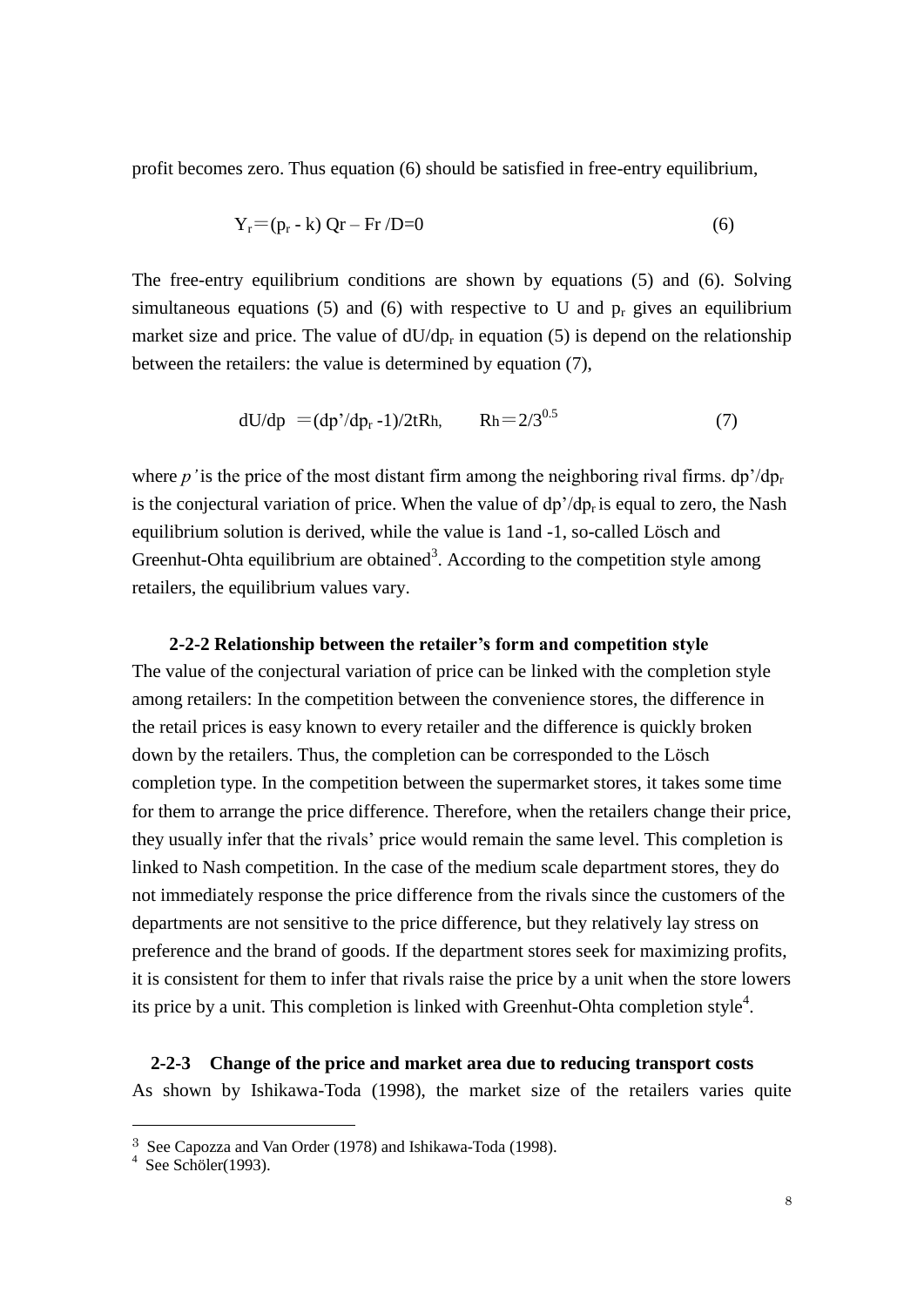differently according to the three competition style when transport costs fall. Figure 1 shows the three paths of the change of the equilibrium values when the transport costs falls from 1.47 to 0.4, assuming that  $F=0.05a^4$ ,  $k=0$ ,  $D=1$ .

In Figure 1 point Z indicates the equilibrium values  $p=0.25a$ , U=0.4431a when the transport costs reaches at the upper bound of 1.47. If the Lösch competition style prevails in the market, lower transport costs imply smaller market area and higher price. The path of their changes is shown by the line Z-L. In the Nash competition lower transport costs imply, first, smaller market area before leading to larger market. The path of the change is shown by the line  $Z-N$ . The line  $Z - G-O$  illustrates the change of the equilibrium values in Greenhut-Ohta competition. Table 1 shows the accurate equilibrium market area size for the five levels in the range from1.4 to 0.2.

**Figure**1**Changes of the equilibrium values due to reducing freight rates**



**Table 1 Changes of market area size U due to reducing freight rates**

|     | Lösch   | Nash    | Greenhut-Ohta |
|-----|---------|---------|---------------|
| 1.4 | 0.3891a | 0.3945a | 0.4095a       |
| 1.2 | 0.3346a | 0.3499a | 0.3798a       |
| 0.4 | 0.2591a | 0.3633a | 0.4382a       |
| 0.3 | 0.2539a | 0.3878a | 0.4723a       |
| 0.2 | 0.2490a | 0.4304a | 0.5293a       |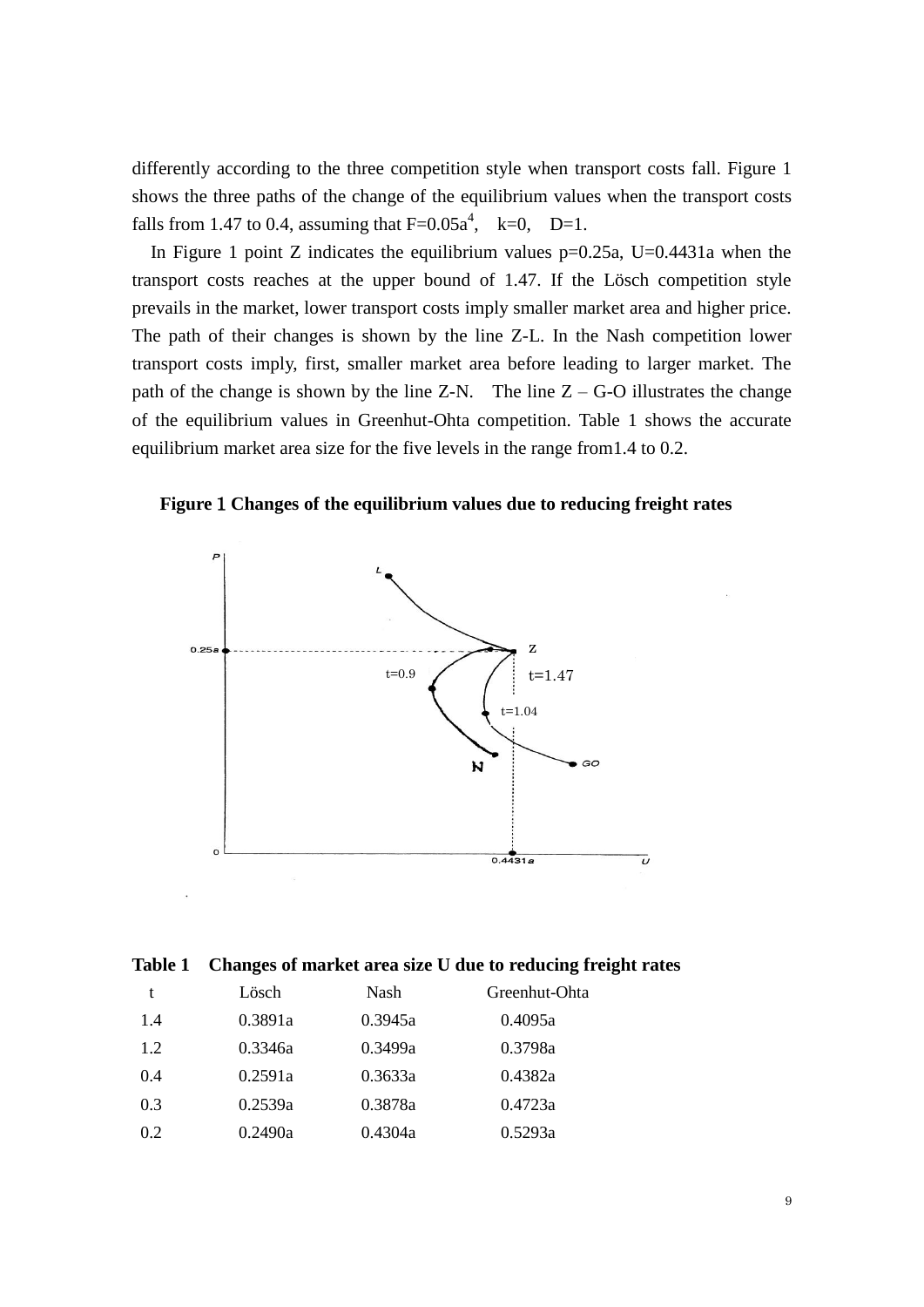Because the fixed costs and the maximum reservation price are different between convenience store and department store, their equilibrium prices and market area sizes become much more different than those shown in Figure 1 and Table 1.

Meanwhile, it is interesting to know the effect of reducing population density on the retailers' price and market area size. It is shown from the term of F/D in the equation (7) that as the population density lowers, the retailer's market area becomes larger irrelative to the competition style prevailing in goods market.

#### **2-2-4 Characteristics of the competition styles**

According to the above analysis of the changes of the market size of the competition styles, the characteristics of these styles are summarized as follows:

- (1) Lösch competition is the style to induce the new competitor to the market. Because this style makes the necessary market size smaller, it gives the market space to new retailers in the goods market area.
- (2) Greenhut-Ohta competition is the style to expel the existing competitor from the goods market. Because this style makes the necessary market size larger, it does not provide the space for the existing retailers to operate in the market.
- (3) Nash competition style has the both characteristics which the Lösch and Greenhut-Ohta competition possesses, respectively.

#### **2-2-5 Polarization of the location distribution of the retailing firms**

As transport costs fall, the market areas of medium scale department stores, which belong to the Greenhut-Ohta competition style, become larger. The expansion of these market areas decisively alters the location pattern of these stores, and gives a crucially important impact on the retail structure of the urban system. If the market areas of these stores must be expanded to maintain their operation, the stores at large cities are relatively ease to expand the market areas since large cities have some ways to attract potential customers. But, since middle-sized cities do not have the same attraction power as large cities, departments in the middle-sized cities cannot easily expand their market areas. Some of them are forced to reduce the retail function to deal with more daily commodities than high-grade goods, and others disappear from these cities. Because medium scale department stores often have played a crucial role in the tertiary sector of the middle-sized cities, the decay of the stores seriously damages the retail activity in these cities, Due to this decay, the location distribution of the retail firms becomes divided into a few large city and many small cities. It thus can be said from the viewpoint of the location of the retailing activity that the globalization generates many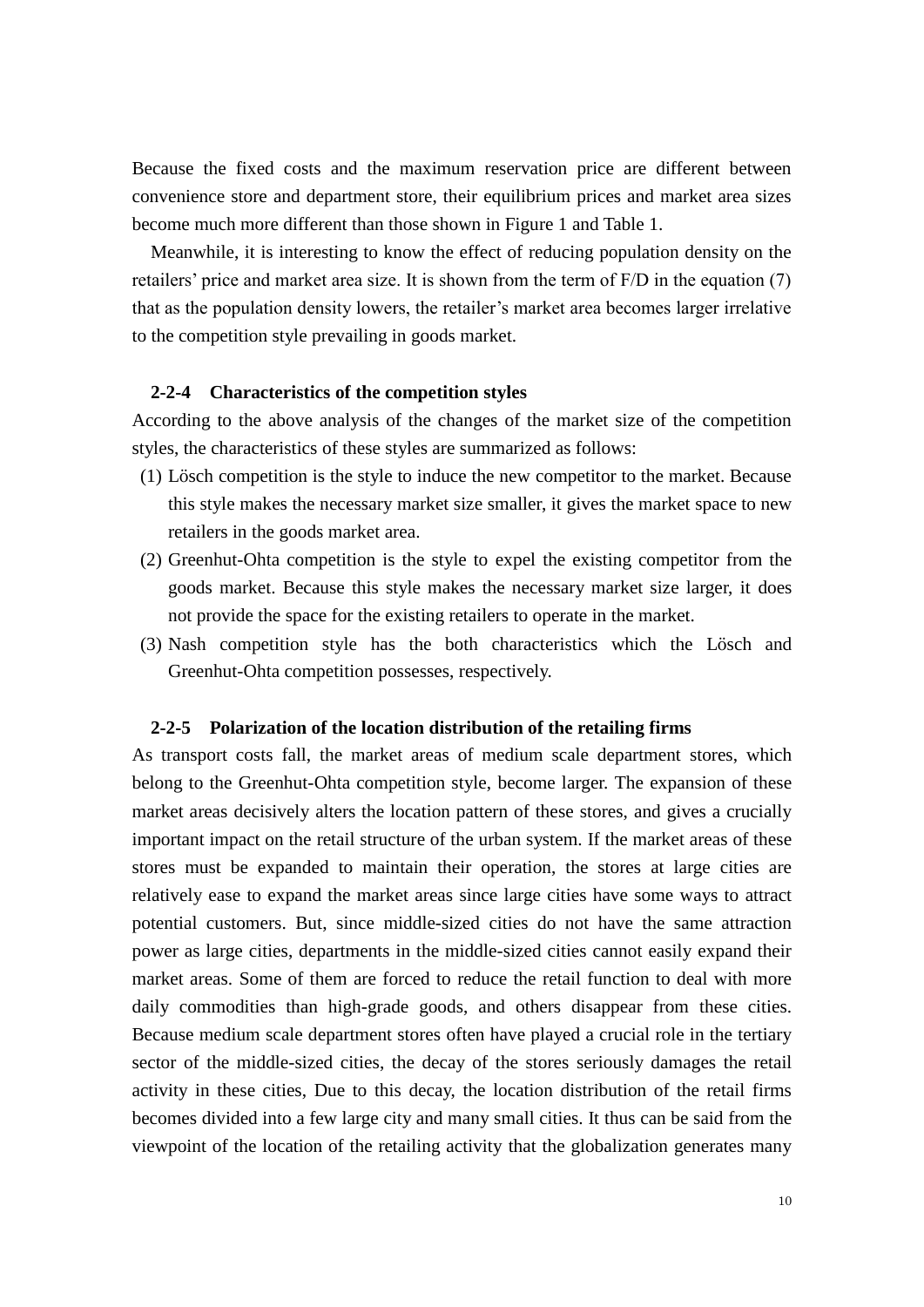urban systems which are composed with a large city providing a variety of goods and many small cities dealing with daily goods.

### **3 Hypothesis on change of distribution of economic activity in urban system**

It is possible to establish a hypothesis that the globalization leads the manufacturing and the retailing activities in the medium-sized cities to decline: Due to decay of these cities, the distribution of economic actives and population in urban systems is divided into two parts, a large city and many small cities: As a result, a many urban systems are composed with a large and diversified city and many small and simple cities.

 It is worth to notice the following facts: The globalization moves the locations of the production processes and the retail stores. In this case, the geographical removal distances of these locations are considerably different between the two industries; the distance of the production processes can be much longer than that of the retail facilities. Hence, while the effects of the change of the retail stores on the economic structure go in an urban system, those of the production processes go beyond the several urban systems. The globalization alters the organization in urban system in different ways.

## **III An inspection of the hypothesis**

 $\overline{a}$ 

# **1 A test of the hypothesis by empirical analysis**

In order to test the hypothesis the following two objects are inquired by using the data of Japan and Sweden during 1990s in which the globalization made greatly progressed.

1) Assuming that the country as a whole is covered by an urban system, it is inquired how the middle-sized cities' shares of labors and population decline during 1990s. In this examination the data of the employees of the manufacturing sector, the retailing, and the finance/insurance are used<sup>5</sup>.

2) Even if it would be shown the fact that the distributions of labors and population are divided into a large city and many small scale cities, it is not clear whether these distributions in a region are biased to a large city or they are leveled between cities. This question is examined by using the quotient of convergence (the derivation method of the quotient is shown in Appendix.).

<sup>5</sup> The data of Japan are provided by the data book (Toyo keizai, 2002) and the census of Japan (Statistics Bureau, Ministry of Public Management in Japan1990and 2000).The data of Sweden are cited from Statistics Sweden.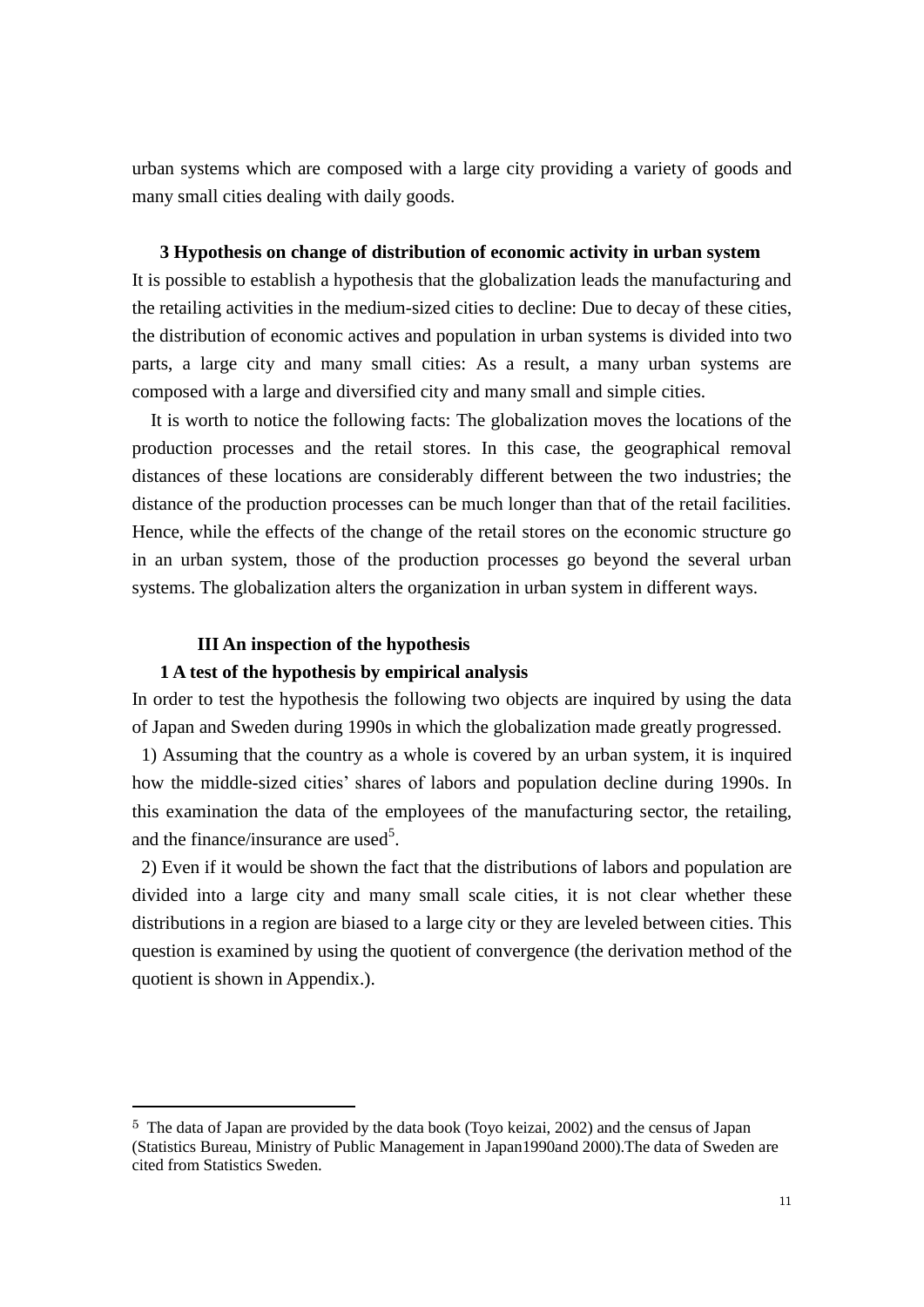# **1-1 Reduction of economic activity in middle sized cities in Japan 1-1-1 Reduction of middle-sized cities' shares of manufacturing labors**

Let us examine the reduction of the middle-sized cities' shares of the manufacturing labors in Japan. This analysis is conducted as follows. There are cities of 659 in Japan as of 1990. The share of the number of labors in the manufacturing sector is derived for 659 cities. In turn, the ranking of the city is carried out at order with large share. The same procedures are taken as of 2002. And then, the variation or the percentage of the variation of the share of the each ranked city between 1991 and 2002 are derived.

 Table 2A illustrates the variation of the share of each ranked city in the range from the  $15<sup>th</sup>$  to the  $240<sup>th</sup>$ . The rank of cities which decrease the share is converged to between the  $28<sup>th</sup>$  and the  $97<sup>th</sup>$ . It is obvious that the medium scale cities, which are in the second rank in the urban system, decrease in the share of the manufacturing labors.



**Figure 2A Decrease in the medium cities' shares of manufacturing workers** 

Figure  $2A_1$  covers all cities in Japan. It shows the percentage of the share variation of each ranked city. In the rank lower than the  $98<sup>th</sup>$ , there is no city which decreases in the share, and, lower rank city leads to higher positive percentage of the variation. It is obvious that all small cities less than  $98<sup>th</sup>$  raise the activity standard in the manufacturing industry<sup>6</sup>.

 $\overline{a}$ 

<sup>6</sup> Herfindahl index is derived as 0.0092 and 0.0061 for 1992 and 2002, respectively. The distribution of the share in Japan becomes to be leveled in1990s.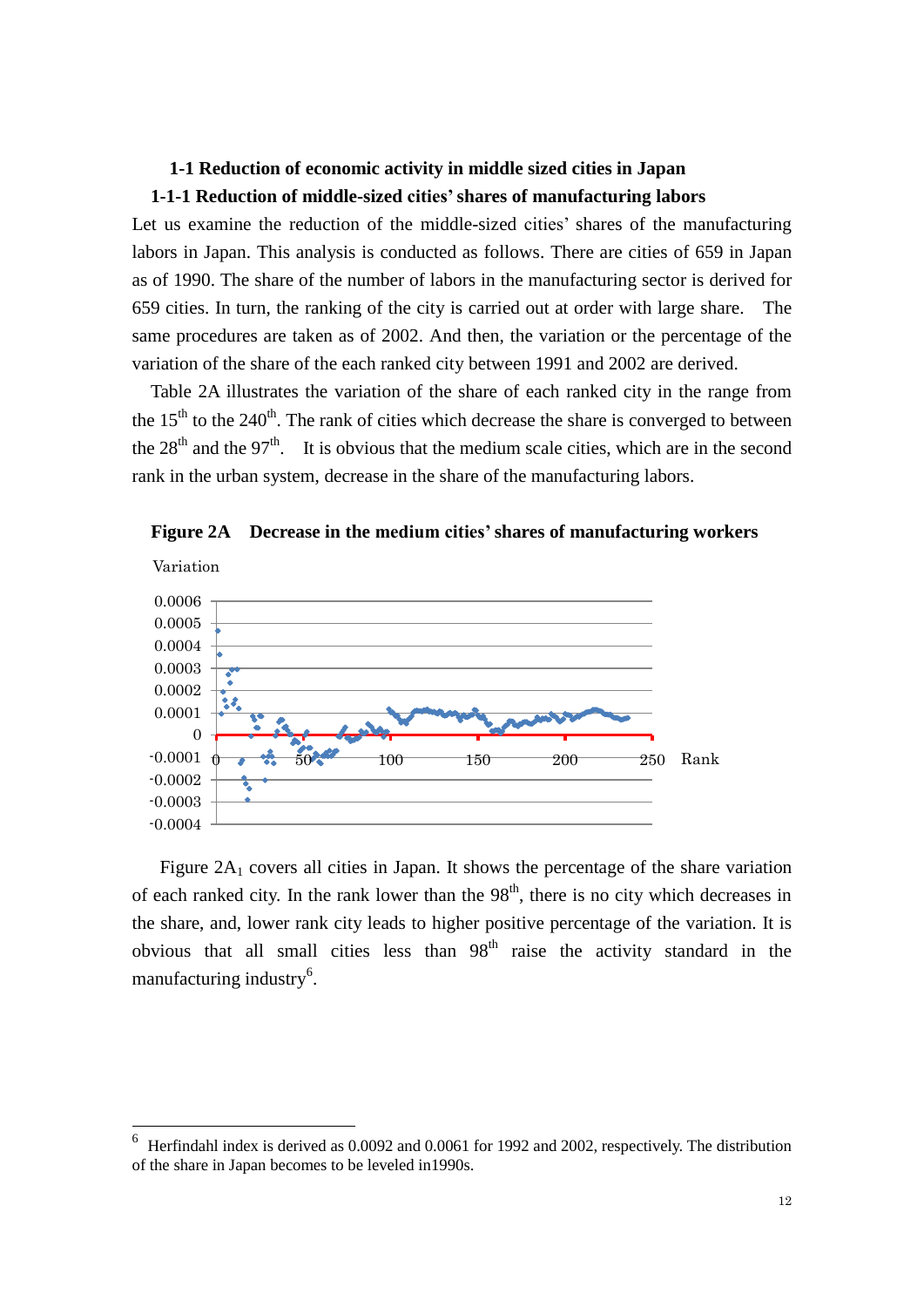

**Figure 2A<sup>1</sup> Percentage of the variation of shares of manufacturing workers**



The percentage of the variation of each ranked city's share of the retailing workers is shown by Figure 2B. It illustrates that the many cities of which share decreases are in between the 23 and the  $120<sup>th</sup>$ ; there is no city which decreases the share in the range lower than the  $238<sup>th</sup>$ . It can be said that the medium scale cities lose the activity volume in the retail sector as well as the manufacturing.



**Figure 2B Decrease in the middle size cities' shares of retailing workers**  Percentage of variation

## **1-1-3 Reduction of the middle cities' shares of finance/insurance workers**

Figure 2C shows the percentage of the increase and decrease of the share of the cities. As shown in this figure, the cities of which shares decrease are converged to between the 273<sup>rd</sup> and the 445<sup>th</sup>. There are 33 cities of which shares decrease in between the 15<sup>th</sup>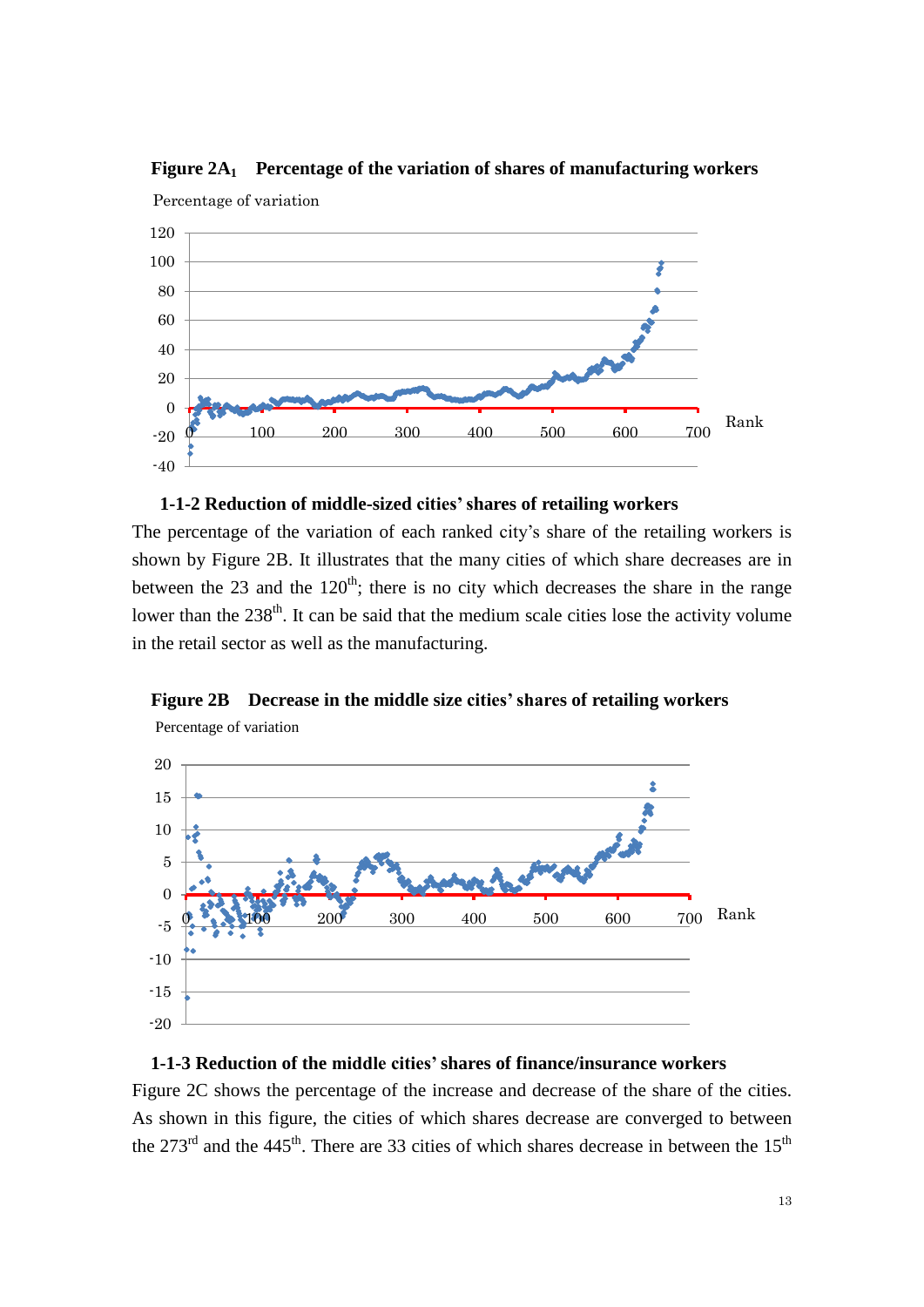to  $150<sup>th</sup>$ . The cities of which share of the finance/insurance workers decrease is almost confined to the lower middle part of the range.



**Figure 2C Decrease in the middle cities' shares of finance/insurance workers** 

# **1-1-4 Reduction of middle cities' shares of population**

Finally, the variation of each ranked city's population share is inquired. Figure 2D shows the percentage of the increase and decrease of the share of the cities. There are 191 cities of which share decreases in between the  $15<sup>th</sup>$  to the  $250<sup>th</sup>$ . There is no city of which share decreases in the range lower than the  $388<sup>th</sup>$ . It is thus obvious that the middle-sized cities tend to decrease in the share of population.



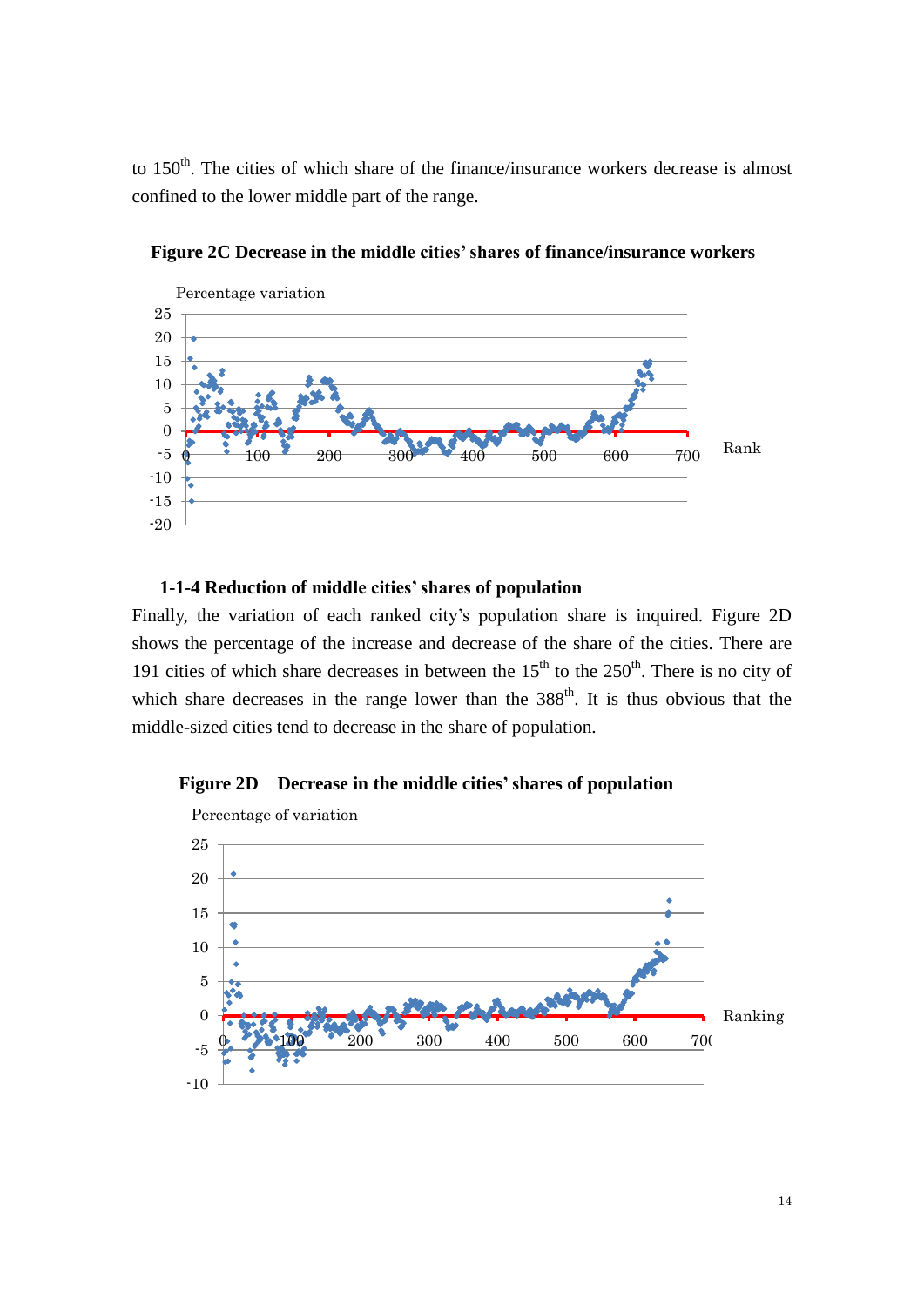#### **1-2 Distributions of economic activity and population in urban systems**

Now, let us inquire if the change of the cities' shares of the number of employments and population in 1990s makes their distributions converge to a large city or level among cities in urban system. There are 47 prefectures in Japan. It is safe to say that an urban system is laid in a prefecture. It is possible to classify 24 prefectures into the existing industrial area and 22 ones to the rural area (since Okinawa prefecture is an isolated island, it is excluded in the examination). The industrial prefectures are shown by the black painted area in Figure 3.

The distribution change of the labors and population in the urban systems is examined for the existing industrial area and the rural one. The change is indicated by quotient of convergence, QC. Lower quotient implies that the distribution is more converged to a large city, higher quotient means the distribution becomes level between cities in an urban system.

First, the values of QC of the three industries' labor distributions are obtained for 46 prefectures as of 1990 and 2002. And then, the average values of QC in the two areas are derived. Comparison of the two average values at the two different times shows the direction of the change of the distributions in the two areas, converging to a large city or leveling between cities. Table 3 illustrates the average values of QC in the two areas as well as the directions of the changes of the distributions in the two areas in 1990s.

#### **Figure 3 Existing industrial regions and rural regions in Japan**



From the figures shown in Table 2, the followings are founded for each of the three industry sectors and population in Japan.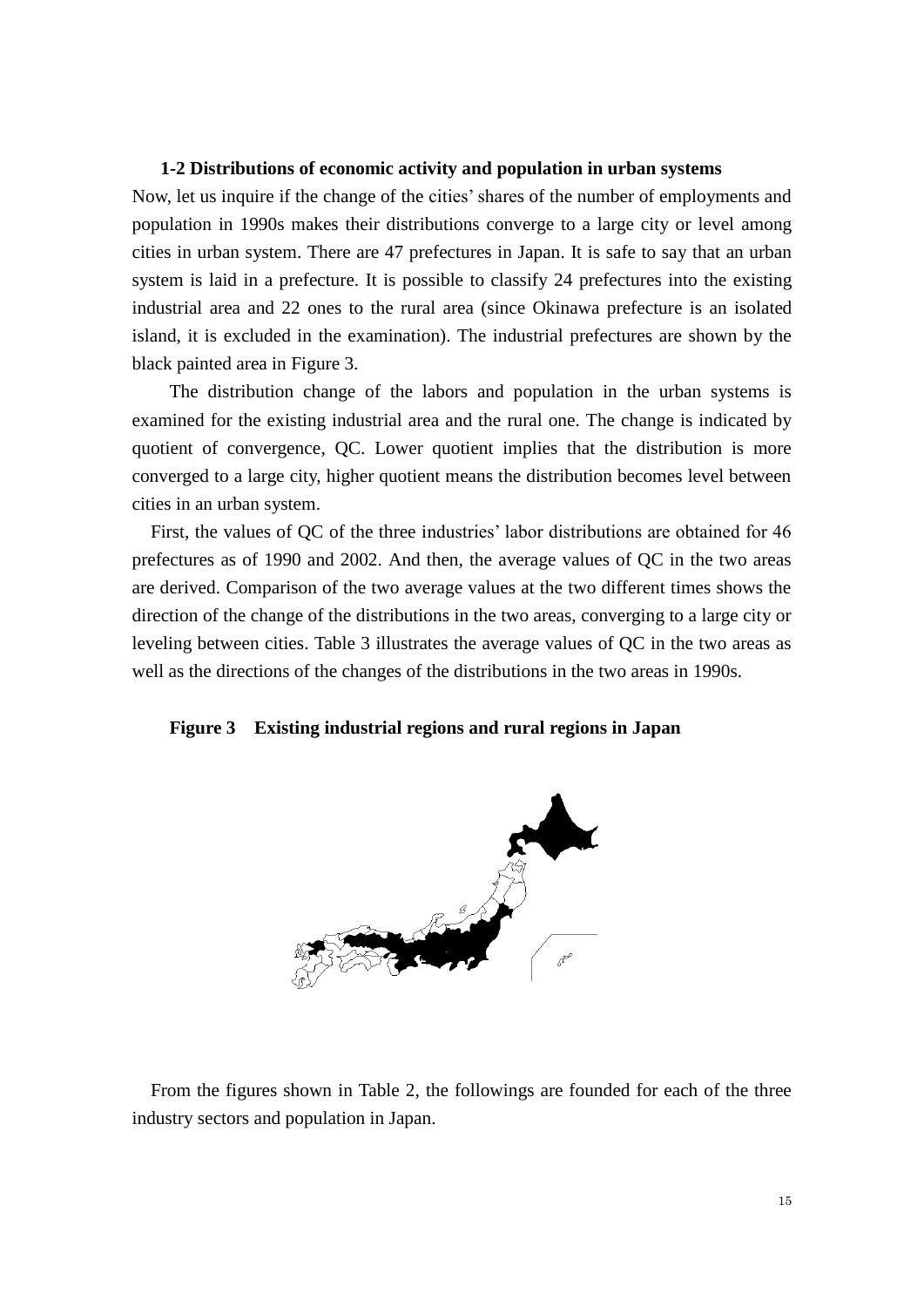| <b>Manufacturing</b>             | <b>Existing industrial area</b> | <b>Rural</b> area       |    |
|----------------------------------|---------------------------------|-------------------------|----|
| Average QC in 1992               | 0.6096                          | 0.6327                  |    |
| Average QC in 2002               | 0.6355                          | 0.6305                  |    |
| Variation of Av. QC              | $+0.0258$                       | $-0.0022$               |    |
| Number of prefecture, leveling   |                                 | 20                      | 9  |
| Number of prefecture, converging |                                 | $\overline{\mathbf{4}}$ | 13 |
| <b>Retailing</b>                 |                                 |                         |    |
| Average QC in 1991               | 0.5363                          | 0.5298                  |    |
| Average QC in 2002               | 0.5426                          | 0.5374                  |    |
| Variation of Av. QC              | $+0.0063$                       | $+0.0077$               |    |
| Number of prefecture, leveling   |                                 | 16                      | 10 |
| Number of prefecture, converging |                                 | 8                       | 12 |
| <b>Finance/insurance</b>         |                                 |                         |    |
| Average QC in 1990               | 0.3761                          | 0.3565                  |    |
| Average QC in 2000               | 0.3788                          | 0.3569                  |    |
| Variation of Av. QC              | $+0.0028$                       | $+0.0005$               |    |
| Number of prefecture, leveling   |                                 | 13                      | 10 |
| Number of prefecture, converging |                                 | 11                      | 12 |
| Population                       |                                 |                         |    |
| Average QC in 1991               | 0.5531                          | 0.5569                  |    |
| Average QC in 2002               | 0.5605                          | 0.5543                  |    |
| Variation of Av. QC              | $+0.007$                        | $-0.003$                |    |
| Number of prefecture, leveling   |                                 | 18                      | 9  |
| Number of prefecture, converging |                                 | 6                       | 13 |

**Table 2 Change of distributions of economic activities and population in Japan**

(1) The manufacturing factories diffuse from large cities in the existing industrial area to the neighboring small cities in this area and disperse to relatively large cities in the rural area. As a result, the manufacturing labors distribution is leveled in many urban systems in the existing industrial area. While in many urban systems in the rural area the distribution converges to a large city. Furthermore, it is interesting that the value of QC in rural area becomes higher than that of the existing industrial area in 1990s.

(2) The retail industry in small cities in the existing industrial area raises the activity standard, while that of the large cities relatively falls. Thus, the distribution of retailing workers in many urban systems in the existing industrial area has a tendency to become level. While the distribution change of the retailing workers in the rural area is evenly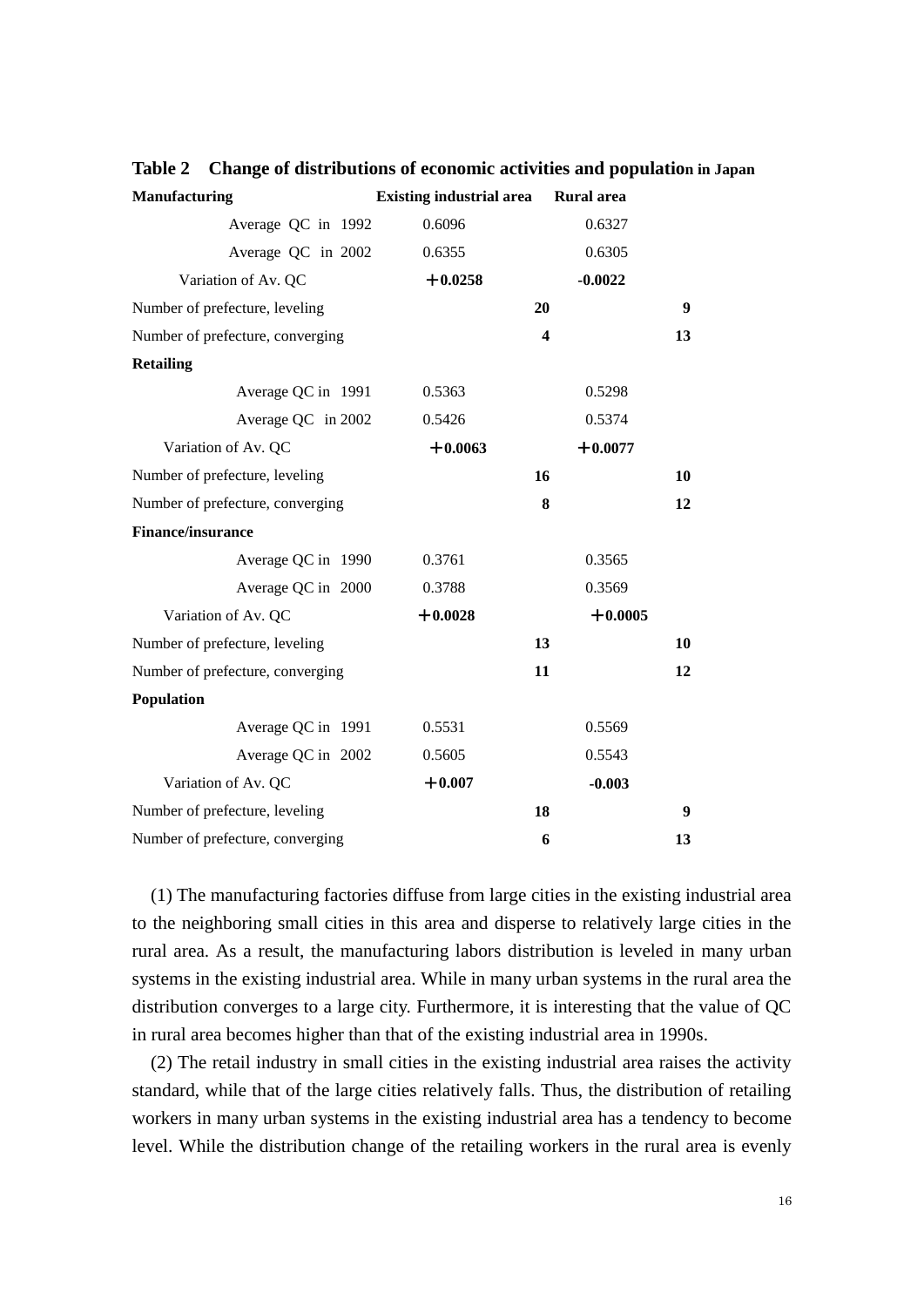divided into the two ways, to converging and to leveling.

(3) The distribution of the finance/insurance activity primarily has a tendency to centralize at the large cities in the nation and the central cities in regions. There is not a remarkable difference in the change of the distribution between the existing industrial area and the rural one.

(4) Population distribution of many urban systems in the rural area converges to a large city, while in the industrial area the distribution has a tendency to be leveled. The trends in the distribution are almost same with those of the manufacturing industry.

# **2 A test of the hypothesis by using Swedish dada**

## **2-1 Reduction of economic activity and population in medium scale cities**

#### **2-1-1 Reduction of medium scale cities' shares of labors in production sector**

Let us examine the reduction of the middle-sized municipalities' shares of the labors in producing sector in 1990s in Sweden.

Figure 4A illustrates the variation of the share of each ranked city from the  $50<sup>th</sup>$  to 289<sup>th</sup>. Figure 4A does not cover the range from the  $1<sup>st</sup>$  to  $49<sup>th</sup>$  since the variations of the large cities are too high to show them in this figure. Many of the cities which decrease in the share are in between the  $70<sup>th</sup>$  and the  $228<sup>th</sup>$ . Especially, the cities from the  $100<sup>th</sup>$ to the  $150<sup>th</sup>$  greatly decrease in their shares. While there are 24 municipalities which increase in their shares in the range higher than the  $29<sup>th</sup>$  and small municipalities lower than the  $230<sup>th</sup>$  also raise their shares. It is said that the medium scale municipalities greatly decrease in the share of the production workers.



**Figure 4A Decrease in medium cities' shares of labors in the secondary sector**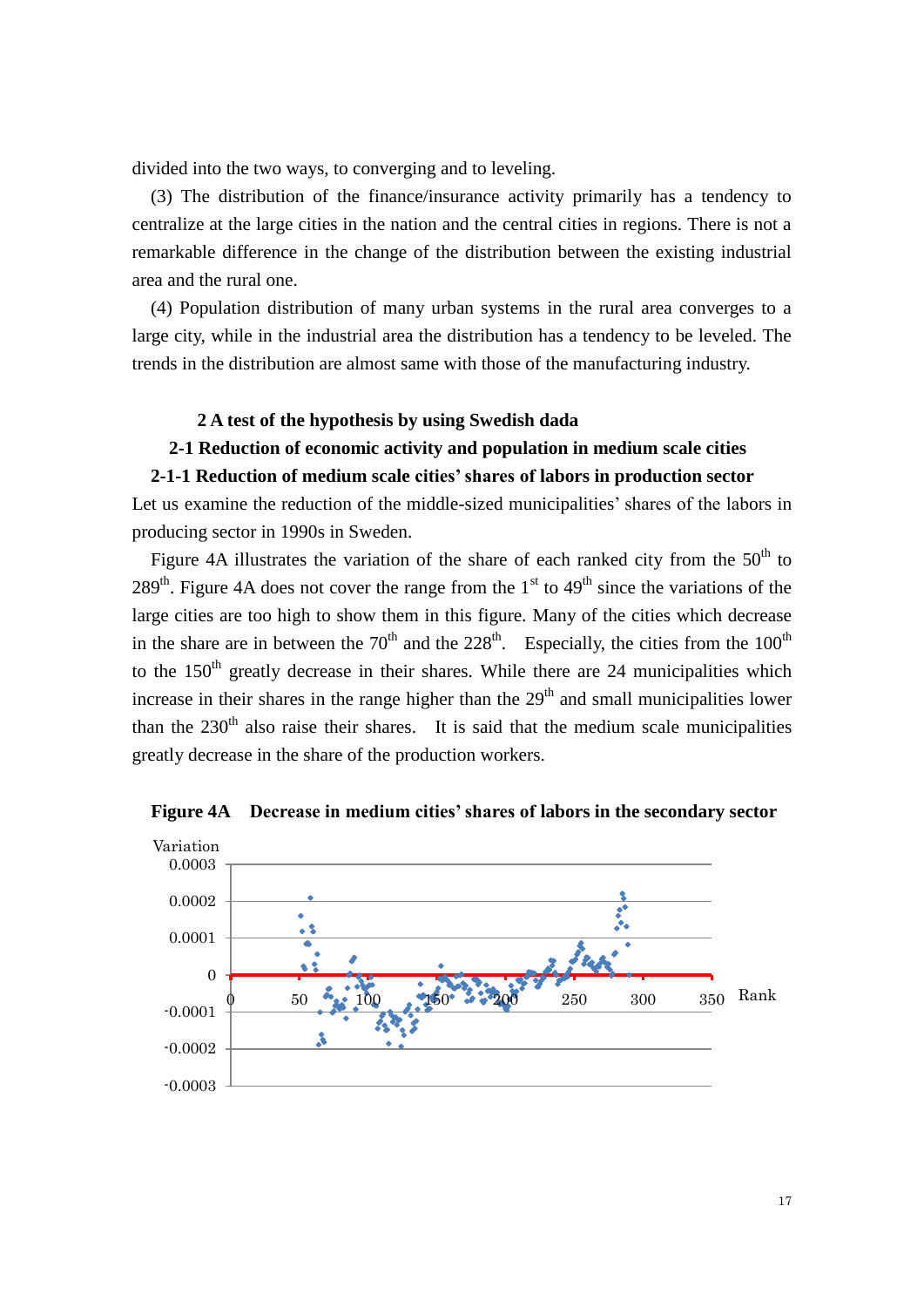# **2-1-2 Reduction of middle-sized cities' shares of workers in the tertiary sector**

Figure 4B, which covers the rank range from the  $20<sup>th</sup>$  to  $289<sup>th</sup>$ , illustrates the variation of each municipality's share of the workers in the tertiary sector. The cities of which shares decrease are belong to the range between the  $60<sup>th</sup>$  and the  $240<sup>th</sup>$ . The decrease of the shares of the municipality ranked from the  $57<sup>th</sup>$  to  $110<sup>th</sup>$  are relatively large compared with others. Many large municipalities increase their shares, and some of the municipalities between the  $115<sup>th</sup>$  and the  $132<sup>nd</sup>$  also increase in their shares. It can be said that the medium scale cities lose the activity volume in the tertiary. But, the variation trend of the tertiary sector in the range from the  $100<sup>th</sup>$  to the  $150<sup>th</sup>$  is the opposite to that of the producing.

**Figure 4B Decrease in the medium cities' shares of workers in the tertiary sector**



## **2-1-3 Reduction of the middle cities' shares of finance/business workers**

Figure 4C shows the increase and decrease of the share of cities ranked from the  $8<sup>th</sup>$  to 289<sup>th</sup>. There is no city of which share increases between the  $8<sup>th</sup>$  and the 282<sup>th</sup>. On the contrary, there is no city of which share decreases in between the  $1<sup>st</sup>$  and the  $7<sup>th</sup>$ . As shown in this figure, as the rank becomes lower, the variation of the city's share becomes smaller in the range from the  $8<sup>th</sup>$  to the 282<sup>nd</sup>. It is said that the reduction of finance/business activity of the medium scale cities are large compared with the large scale municipalities and small ones<sup>7</sup>.

 $\overline{a}$ 

<sup>7</sup> Herfindahl index of the finance/ businesses is 0.078 and 0.102 for 1990 and 2000, respectively. The value of 0.102 is the highest of all indexes. It means that workers of this sector concentrate at a small number of municipalities.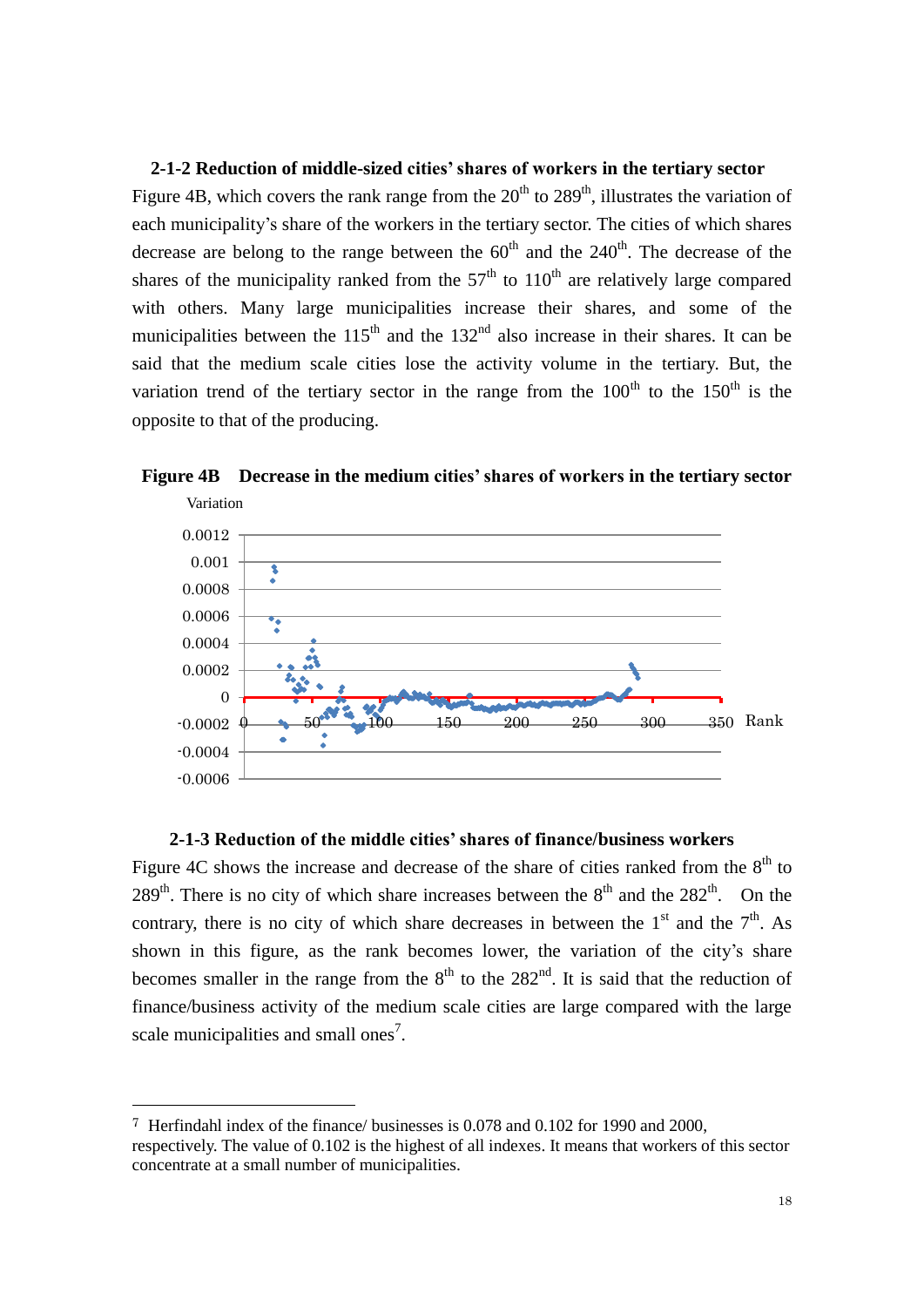

**Figure 4C Decrease in the middle cities' shares of the finance/business workers** 

# **2-1-4 Reduction of the middle cities' shares of population**

Finally, the variation of each ranked city's population share is inquired. Figure 4D shows the variation of the share of the cities which are in between the  $50<sup>th</sup>$  and  $289<sup>th</sup>$ . All municipalities from the  $71<sup>st</sup>$  to the  $270<sup>th</sup>$  reduce in their shares. Especially, the municipalities in the range between the  $71<sup>st</sup>$  and the  $117<sup>th</sup>$  largely decrease in their shares of the population compared with other municipalities. There are 28 municipalities which increase in the share in the rank larger than the  $50<sup>th</sup>$ . All municipalities lower than the  $271<sup>st</sup>$ . increase in the share. It is clarified from the examination of the variation of municipalities'' shares of population that the middle-sized municipalities reduce the share of population.



**Figure 4D Decrease in the middle cities' shares of population**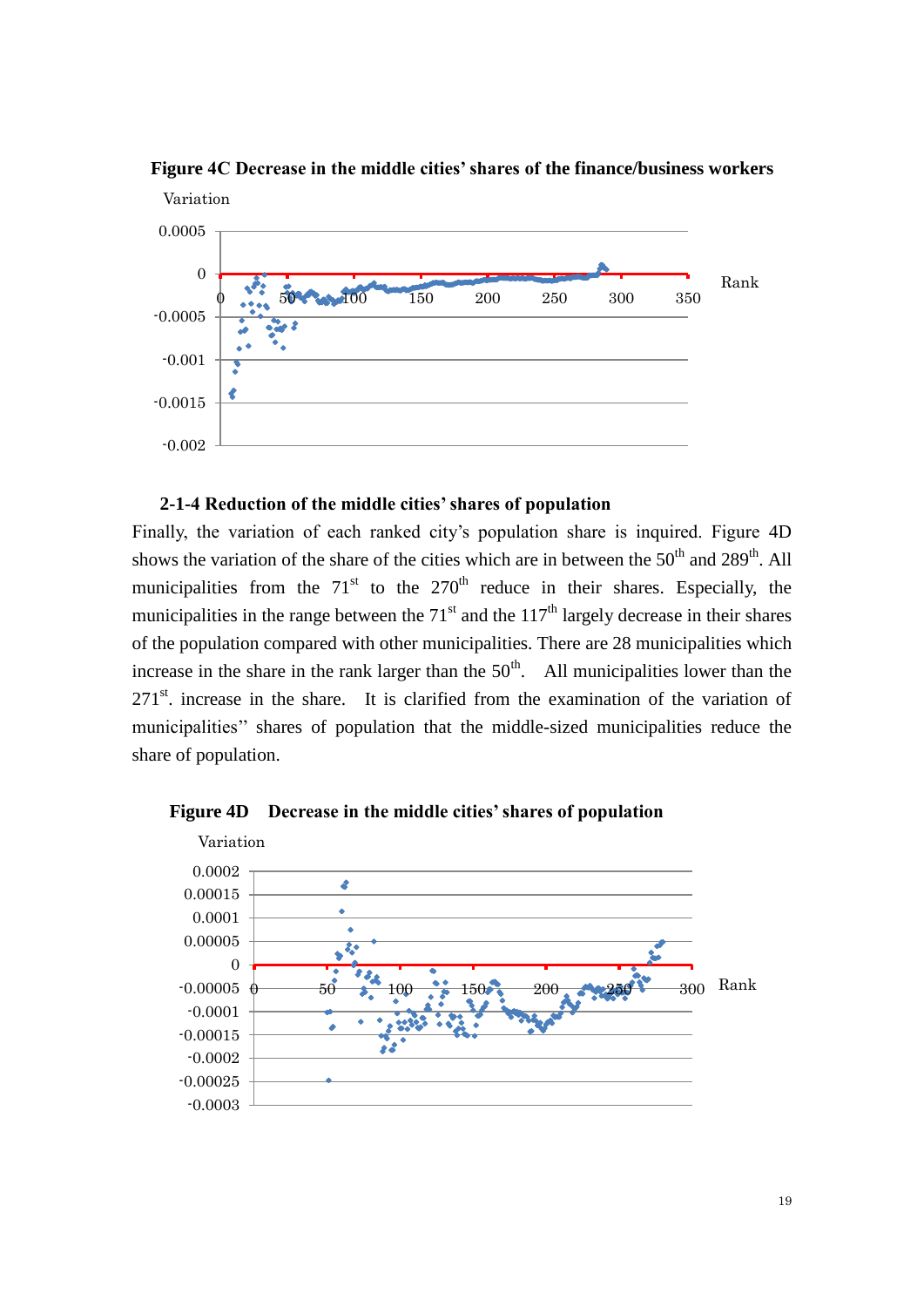#### **2-2 Distributions of economic activity and population in urban systems**

Let us inquire whether the change of municipalities' shares of the number of employments and population in 1990s in Sweden makes their distributions converge to a large city or level among cities in urban systems. There are 21 counties in Sweden. An urban system is laid in each county. Of all counties 13 are classified into the existing industrial area and 7 counties to the rural area (since Gotland is an isolated island, it is excluded in this examination). The industrial counties are continuously located in the southern part of Sweden as shown by Figure 5.

#### **Figure 5 Industrial area and rural area in Sweden**



Table 3 shows the average values of QC in the industrial area and rural one as well as the directions of the changes of the distributions in the two areas in Sweden.

The following facts are founded for each of the three industries and population.

(1) The production activities diffuse from large municipalities in the industrial area to the neighboring small municipalities in this area or disperse to relatively large cities in the rural area. This trend is the same as that of Japan. In addition, production activities in Sweden are more concentrated at large municipalities than Japanese ones

(2) The tertiary industry in the urban systems in the rural area becomes more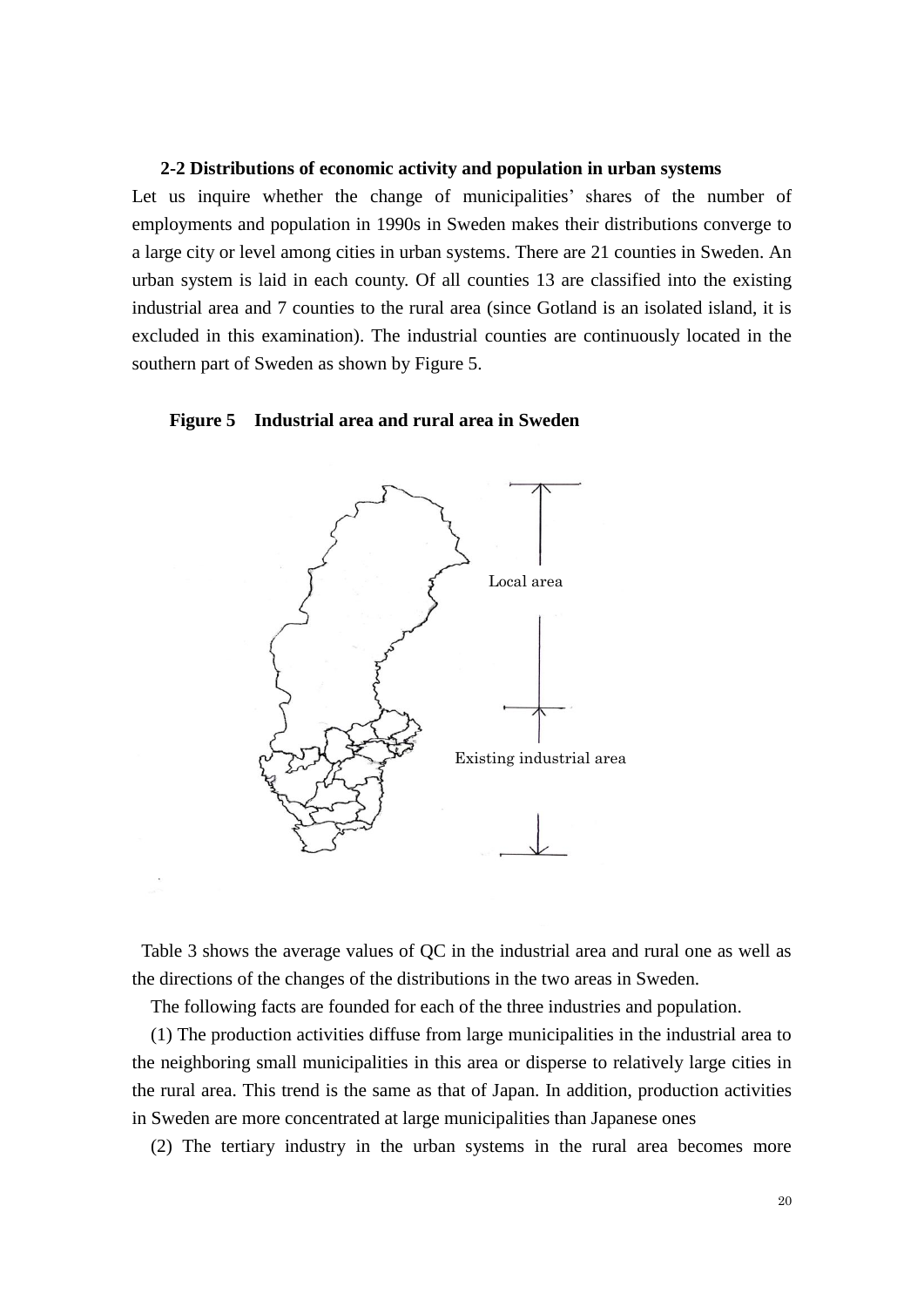concentrated at large municipalities, while that of the industrial area does not change, it maintains the status quo.

(3) The distribution of the finance/business activity in the industrial area becomes remarkably converged to the large municipalities. Although the average QC in the rural area rises, as shown by the number of the counties in the rural area, the finance/businesses sector has a trend to concentrate at large municipalities. These trends are different from that of Japan.

(4) Population distributions converge to a large city in many urban systems in both the industrial area and the rural area. The trend that the distribution of population in the existing industrial area converges to large municipalities is different from Japanese one.

| <b>Secondary</b>             | <b>Existing industrial area</b> | <b>Rural</b> area |                |
|------------------------------|---------------------------------|-------------------|----------------|
| Average QC in 1990           | 0.6012                          | 0.5847            |                |
| Average QC in 2000           | 0.6078                          | 0.5815            |                |
| Variation of Av. QC          | $+0.0066$                       | $-0.0032$         |                |
| Number of county, leveling   |                                 | $\boldsymbol{9}$  | $\overline{2}$ |
| Number of county, converging |                                 | 4                 | 5              |
| <b>Tertiary</b>              |                                 |                   |                |
| Average QC in 1990           | 0.4596                          | 0.4932            |                |
| Average QC in 2000           | 0.4596                          | 0.4828            |                |
| Variation of Av. QC          | $\bf{0}$                        | $-0.0104$         |                |
| Number of county, leveling   |                                 | 7                 | 1              |
| Number of county, converging |                                 | 6                 | 6              |
| <b>Finance/Business</b>      |                                 |                   |                |
| Average QC in 1990           | 0.3763                          | 0.3983            |                |
| Average QC in 2000           | 0.3605                          | 0.4017            |                |
| Variation of Av. QC          | $-0.0158$                       | $+0.0034$         |                |
| Number of county, leveling   |                                 | 4                 | 2              |
| Number of county, converging |                                 | 9                 | 5              |
| Population                   |                                 |                   |                |
| Average QC in 1990           | 0.5722                          | 0.6800            |                |
| Average QC in 2000           | 0.5640                          | 0.6017            |                |
| Variation of Av. QC          | $-0.0082$                       | $-0.078$          |                |
| Number of county, leveling   |                                 | 3                 | $\mathbf{2}$   |
| Number of county converging  |                                 | 10                | 5              |

**Table 3 Change of distributions of economic activities and population in Sweden**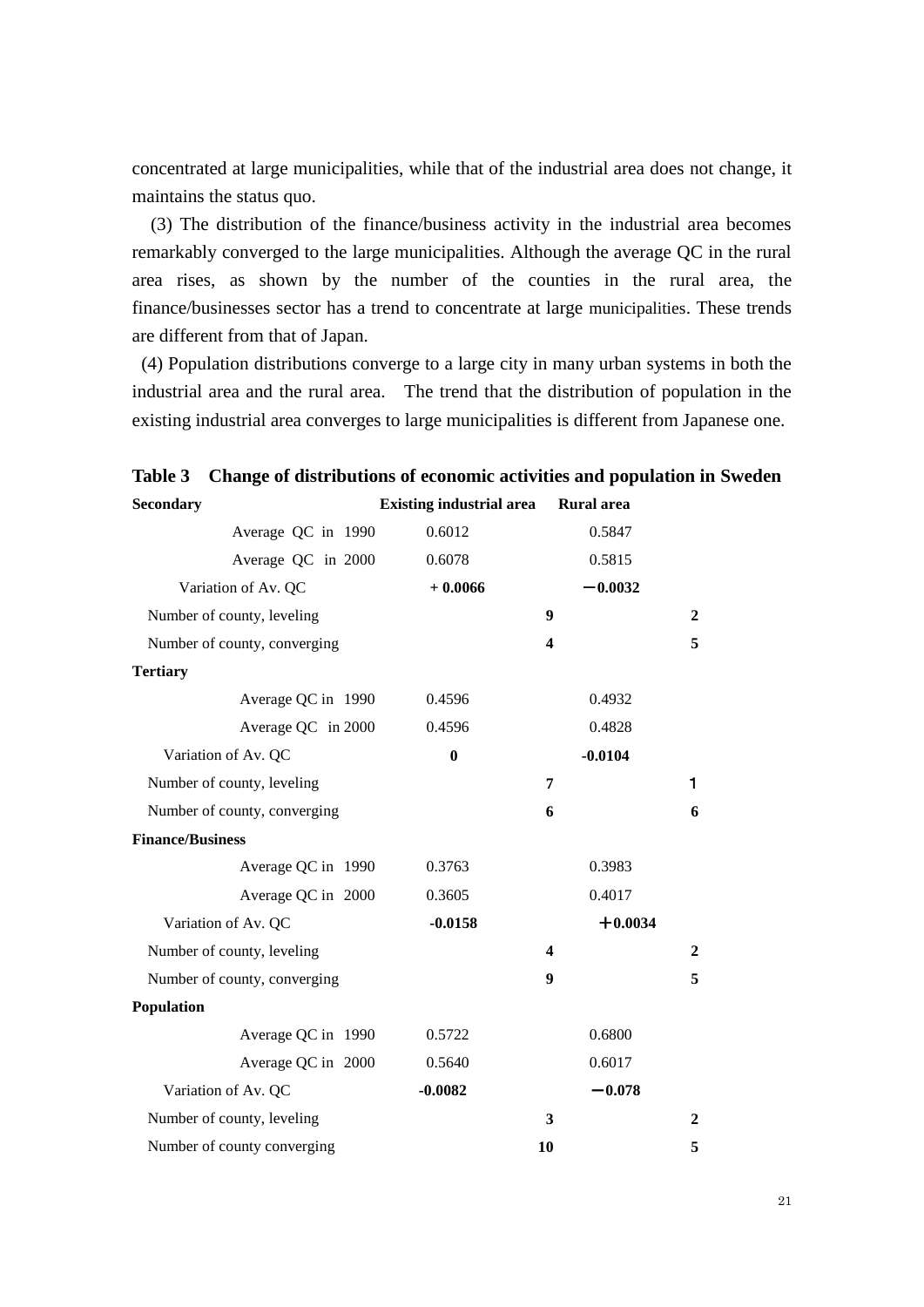### **3 Results of the inspection of the hypothesis**

An empirical analysis of the distributions of the labors and population in Japan and Sweden shows that (1) the economic activities of the middle-sized cities are largely depressed, while many large cities and some of small cities relatively raise their activity level. It is, therefore, said that due to the economic decay of the medium scale cities, the distribution of the economic activity and population in a region becomes divided into two parts, a large city and many small cities. (2) The distributions of the production activities and population become relatively converged to a large city in the rural areas in both Japan and Sweden. On the other hand, the distribution change of population in the existing industrial area is different between Japan and Sweden. The distribution of population in the existing industrial area in Japan becomes leveled among cities, while that of Sweden becomes converged to large cities. In addition, the distribution of the finance activity is different between the two countries. The finance activity in the industrial area in Sweden trends to concentrate at large cities, while the activity is leveled among cities in both areas in Japan.

Although there are some different changes in the distribution patterns between the two countries, the results from the empirical analysis second the proposed hypothesis that as the globalization makes progress, the distributions of economic activity and population become polarized into a few of large cities and many small cities.

### **IV Concluding remarks**

One of the important economic changes that the globalization raises in regions is to divide the location distributions of the economic activity and population into a few large cities and many small cities. This division causes two different social economic phenomena; on the one hand, it contributes to alleviate the economic disparity between cities since the production processes scattered across regions, on the other hands, it widens the disparity between cities as well as workers because the economic activities distributed between the cities are divided into the sophisticated activity and the simple one, and these activities are distributed according to the city's economic characteristics. As a result, the globalization makes the spatial economic organization in regions complex and often creates a cause of social problems.

In order to solve and alleviate the social problems which concern with cities and workers, it is one of the important steps to clarify and understand the mechanism in which the globalization alters the spatial distributions of the economic activities in a region. This paper proposes a hypothesis from the perspective of the industry's location that explains how the globalization makes the location distributions of production and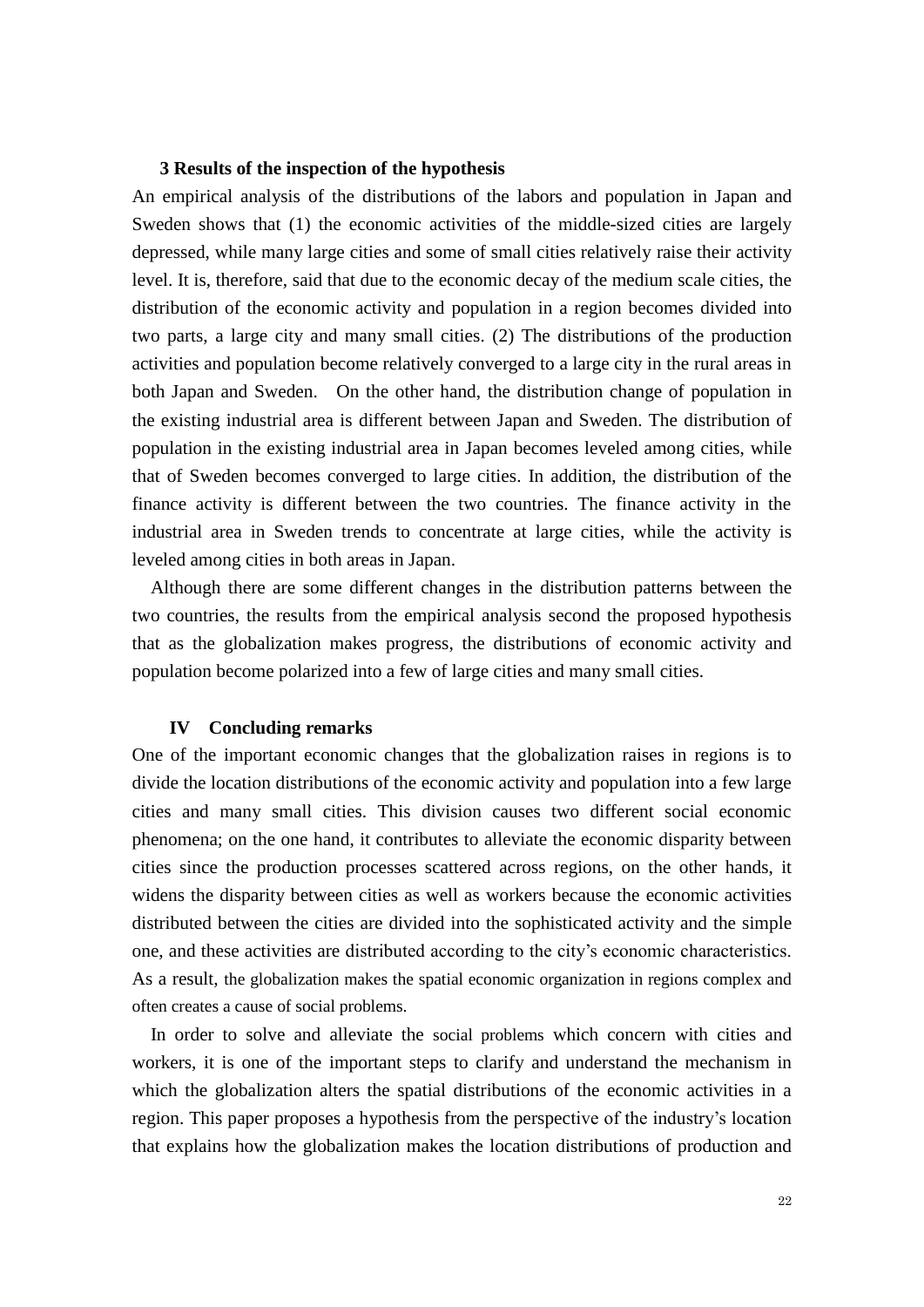retail facilities bipolar to a large city and many small cities; it is shown that according to these location changes, many urban systems become composed by a large and diversified city and many small and simplified cities.

The first inspection of the hypothesis by analyzing the data of Japan and Sweden shows that many medium scale cities decrease in the number of workers of production, retail, and finance sector compared with large and small cities. While there are some differences between two countries in the distribution change of economic activities and population in the existing area and rural area, the results obtained in this inspection are not inconsistent with the essential contents of the theoretical hypothesis.

#### **Appendix Derivation of quotient of convergence (QC)**

Coefficient of the divergence (CD) which indicates the divergence of the population distribution to the primary city in a region is derived according to Sheppard (1982).

Assuming there are N cities in a region. Let  $p_i$  denote the population share of a city, i for all urban population in the region. Then, equation  $(A_1)$  is established,

$$
1 = \sum_{i=1}^{N} p_i \tag{A_1}
$$

If there is no *apriori* information on the cities, it is rational to infer that the every city has the same share,  $p_i=1/N$ . This inference is derived by maximizing equation  $(A_2)$  in the subject to the equation  $(A_1)$ 

$$
H = -\sum_{i=1}^{N} p_i L_N(i) .
$$
 (A<sub>2</sub>)

In the real world there is *apriori* information on the cities. Thus, let *i* indicates the rank of a city according to its population size, and multiplying *i* by its share as a weigh and then summing up these values. Dividing it by N gives equation  $(A_3)$ . The value of  $K_1$ obtained by equation  $(A_3)$  is considered as the coefficient of divergence of the population distribution to the primary city in the region.

$$
K_1 = (1/N) \sum_{i=1}^{N} p_i L_N(i)
$$
 (A<sub>3</sub>)

If population of the region is distributed equally between cities, the coefficient of divergence is given by the equation  $(A_4)$ , and the value of this case is notified by  $K_2$ ,